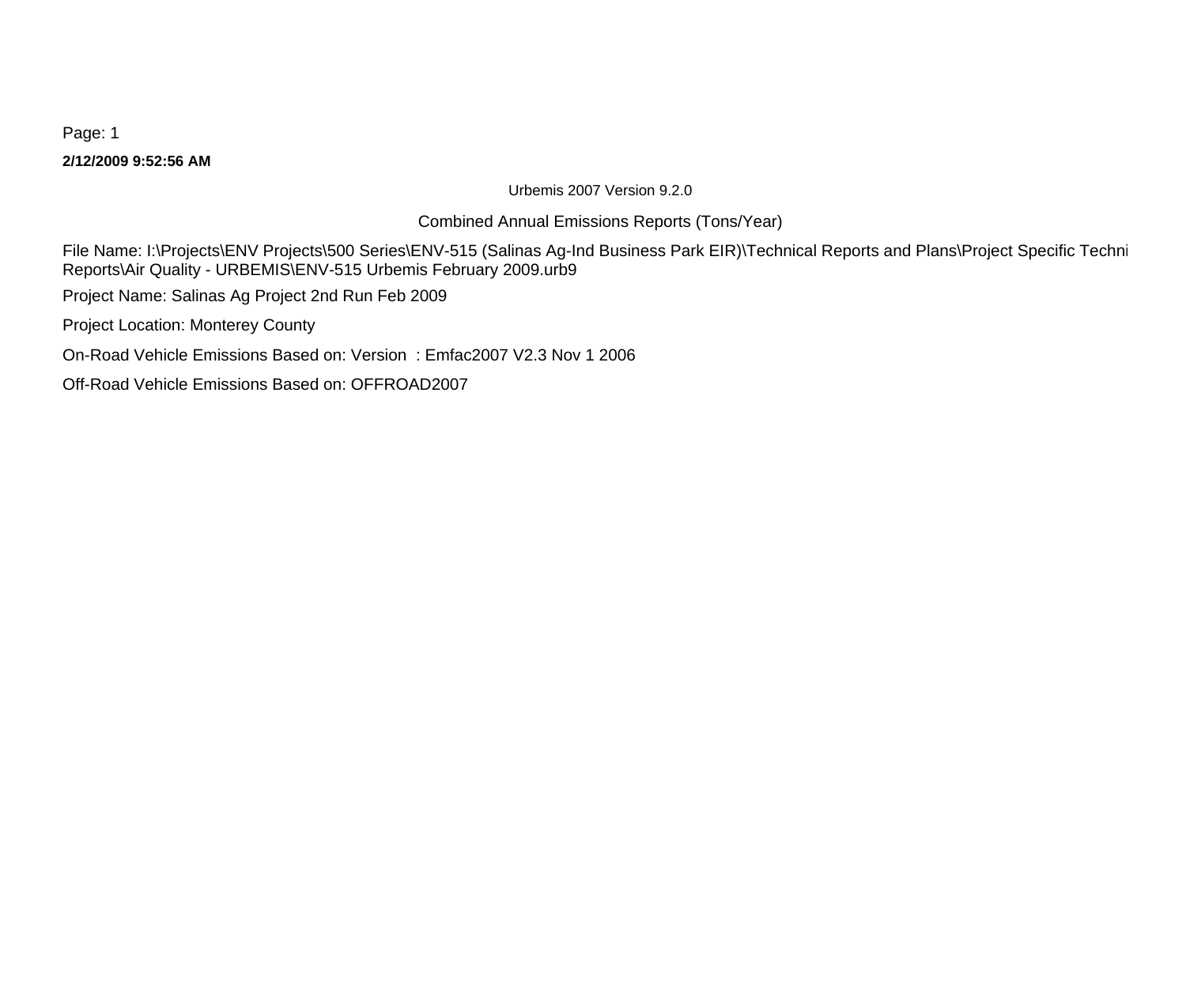**2/12/2009 9:52:56 AM**

 $\Gamma$  -  $\Gamma$  ical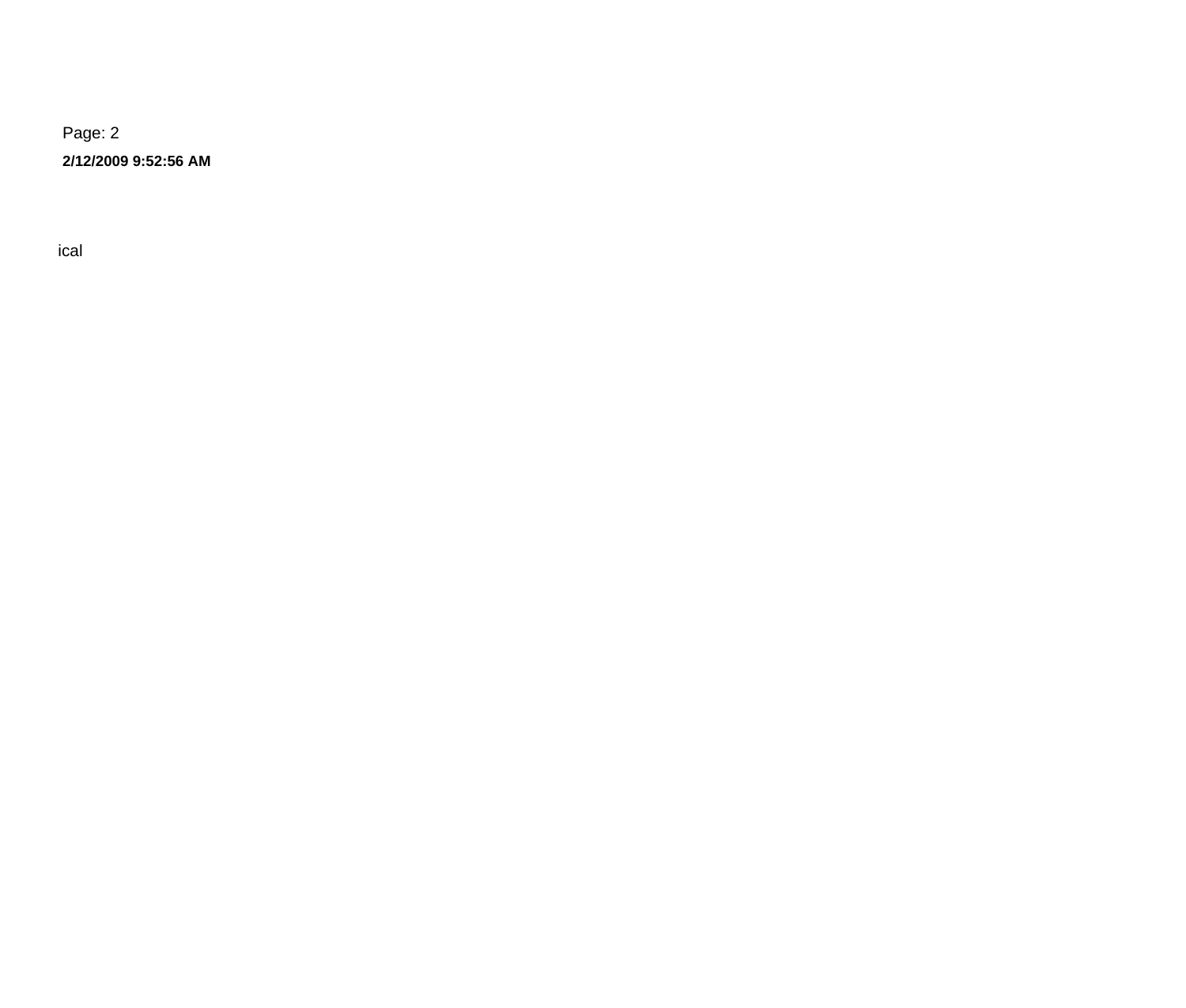**2/12/2009 9:52:56 AM**

CONSTRUCTION EMISSION ESTIMATES

|                                                       | <b>ROG</b> | NOx                   | PM10 Dust   | <b>PM10</b><br>Exhaust | <b>PM10</b> | CO <sub>2</sub> |
|-------------------------------------------------------|------------|-----------------------|-------------|------------------------|-------------|-----------------|
| 2010 TOTALS (lbs/day unmitigated)                     | 114.07     | 95.86                 | 1,285.01    | 4.68                   | 1,289.69    | 9,106.62        |
| 2011 TOTALS (lbs/day unmitigated)                     | 113.61     | 32.95                 | 0.31        | 1.52                   | 1.82        | 7,924.61        |
| 2012 TOTALS (lbs/day unmitigated)                     | 113.17     | 30.21                 | 0.31        | 1.39                   | 1.69        | 7,922.70        |
| 2013 TOTALS (lbs/day unmitigated)                     | 112.73     | 27.46                 | 0.31        | 1.25                   | 1.56        | 7,921.13        |
| 2014 TOTALS (lbs/day unmitigated)                     | 112.32     | 24.79                 | 0.31        | 1.11                   | 1.42        | 7,919.85        |
| AREA SOURCE EMISSION ESTIMATES                        |            |                       |             |                        |             |                 |
|                                                       | <b>ROG</b> | <b>NO<sub>X</sub></b> | <b>PM10</b> | CO <sub>2</sub>        |             |                 |
| TOTALS (tons/year, unmitigated)                       | 6.00       | 0.15                  | 0.00        | 176.63                 |             |                 |
| OPERATIONAL (VEHICLE) EMISSION ESTIMATES              |            |                       |             |                        |             |                 |
|                                                       | <b>ROG</b> | <b>NOx</b>            | <b>PM10</b> | CO <sub>2</sub>        |             |                 |
| TOTALS (tons/year, unmitigated)                       | 121.42     | 1,082.30              | 354.43      | 330,202.57             |             |                 |
| SUM OF AREA SOURCE AND OPERATIONAL EMISSION ESTIMATES |            |                       |             |                        |             |                 |
|                                                       | <b>ROG</b> | <b>NO<sub>X</sub></b> | <b>PM10</b> | CO <sub>2</sub>        |             |                 |
| TOTALS (tons/year, unmitigated)                       | 127.42     | 1,082.45              | 354.43      | 330,379.20             |             |                 |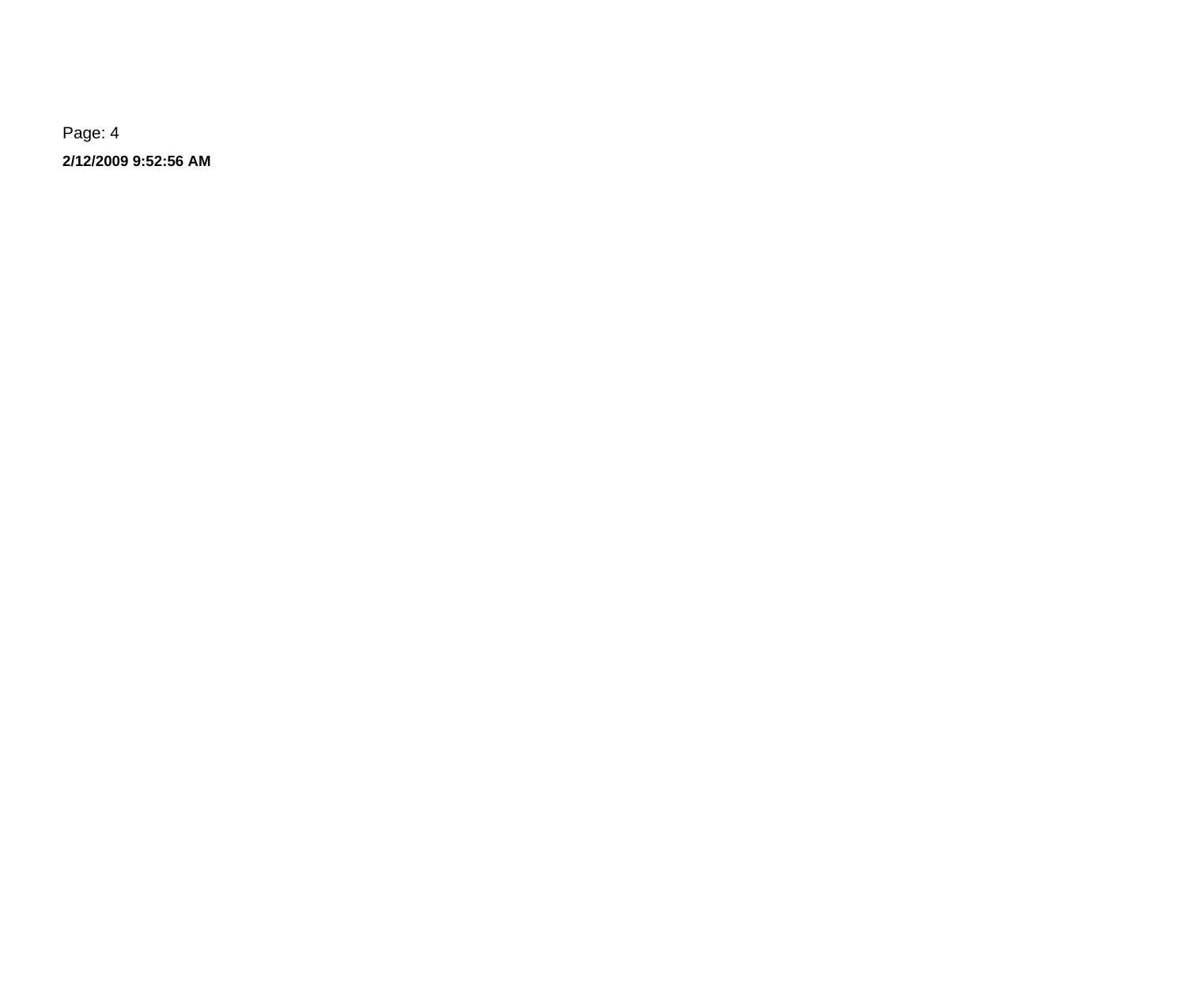#### **2/12/2009 9:52:56 AM**

Construction Unmitigated Detail Report:

## CONSTRUCTION EMISSION ESTIMATES Annual Tons Per Year, Unmitigated

|                                                          | <b>ROG</b> | <b>NOx</b> | PM10 Dust | <b>PM10</b><br>Exhaust | <b>PM10</b> | CO <sub>2</sub> |
|----------------------------------------------------------|------------|------------|-----------|------------------------|-------------|-----------------|
| Time Slice 1/4/2010-1/8/2010 Number Active Days:<br>5    | 5.62       | 46.60      | 0.01      | 2.23                   | 2.24        | 4,264.33        |
| Demolition 01/04/2010-01/08/2010                         | 5.62       | 46.60      | 0.01      | 2.23                   | 2.24        | 4,264.33        |
| <b>Fugitive Dust</b>                                     | 0.00       | 0.00       | 0.00      | 0.00                   | 0.00        | 0.00            |
| Demo Off Road Diesel                                     | 5.54       | 46.44      | 0.00      | 2.22                   | 2.22        | 4,132.45        |
| Demo On Road Diesel                                      | 0.00       | 0.00       | 0.00      | 0.00                   | 0.00        | 0.00            |
| Demo Worker Trips                                        | 0.08       | 0.16       | 0.01      | 0.01                   | 0.01        | 131.88          |
| Time Slice 1/11/2010-3/26/2010 Number Active<br>Days: 55 | 11.36      | 95.86      | 1,285.01  | 4.68                   | 1,289.69    | 9,106.62        |
| Mass Grading 01/11/2010-03/26/2010                       | 11.36      | 95.86      | 1,285.01  | 4.68                   | 1,289.69    | 9,106.62        |
| <b>Mass Grading Dust</b>                                 | 0.00       | 0.00       | 1,285.00  | 0.00                   | 1,285.00    | 0.00            |
| Mass Grading Off Road Diesel                             | 11.19      | 95.53      | 0.00      | 4.66                   | 4.66        | 8,842.87        |
| Mass Grading On Road Diesel                              | 0.00       | 0.00       | 0.00      | 0.00                   | 0.00        | 0.00            |
| <b>Mass Grading Worker Trips</b>                         | 0.17       | 0.33       | 0.01      | 0.01                   | 0.02        | 263.76          |
| Time Slice 3/29/2010-4/30/2010 Number Active<br>Days: 25 | 11.36      | 95.86      | 1,285.01  | 4.68                   | 1,289.69    | 9,106.62        |
| Fine Grading 03/29/2010-04/30/2010                       | 11.36      | 95.86      | 1,285.01  | 4.68                   | 1,289.69    | 9,106.62        |
| Fine Grading Dust                                        | 0.00       | 0.00       | 1,285.00  | 0.00                   | 1,285.00    | 0.00            |
| Fine Grading Off Road Diesel                             | 11.19      | 95.53      | 0.00      | 4.66                   | 4.66        | 8,842.87        |
| Fine Grading On Road Diesel                              | 0.00       | 0.00       | 0.00      | 0.00                   | 0.00        | 0.00            |
| Fine Grading Worker Trips                                | 0.17       | 0.33       | 0.01      | 0.01                   | 0.02        | 263.76          |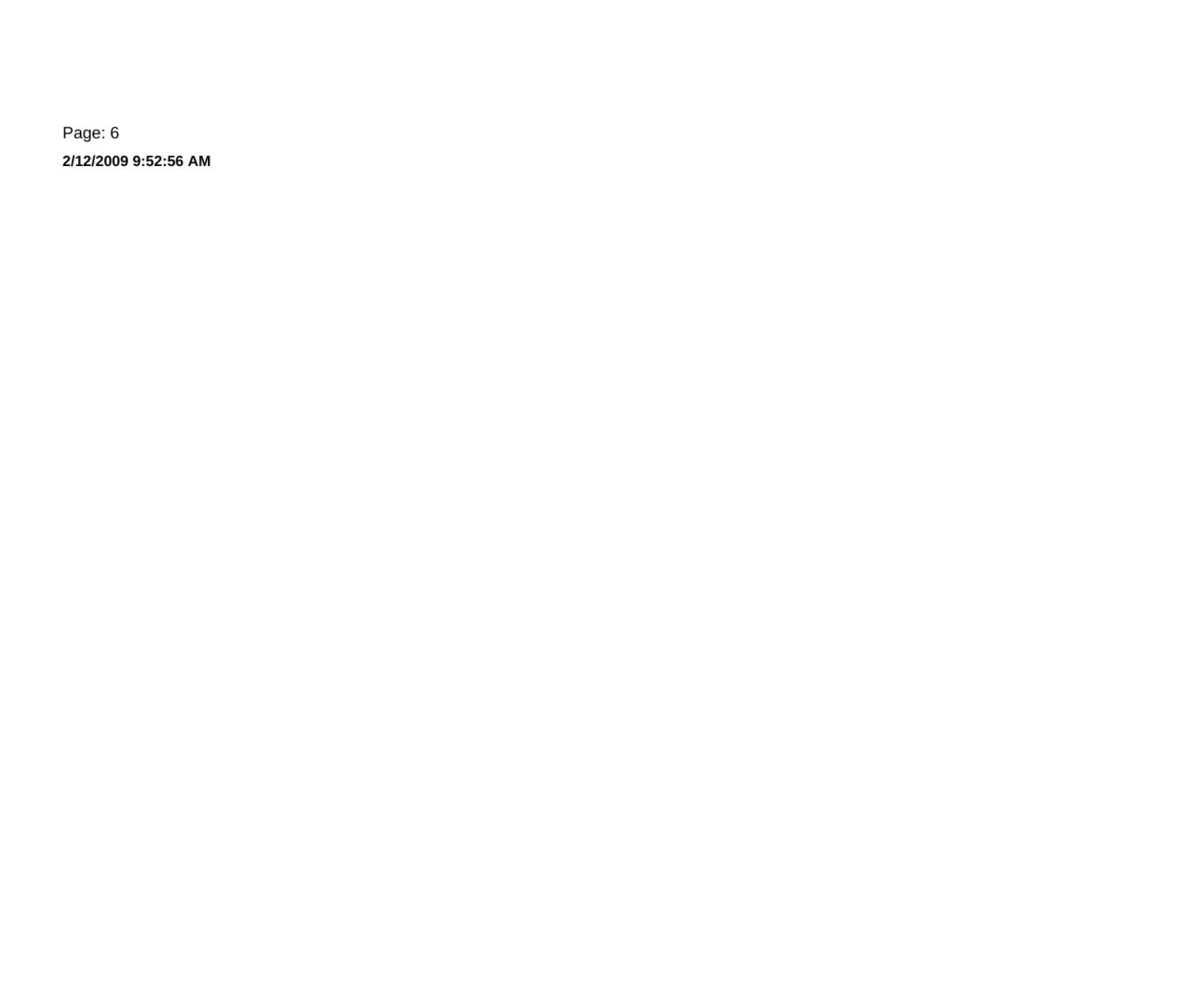| Time Slice 5/3/2010-5/28/2010 Number Active<br>Days: 20  | 15.70  | 72.25 | 0.22 | 3.81 | 4.03 | 8,030.94 |
|----------------------------------------------------------|--------|-------|------|------|------|----------|
| Asphalt 05/03/2010-05/28/2010                            | 15.70  | 72.25 | 0.22 | 3.81 | 4.03 | 8,030.94 |
| Paving Off-Gas                                           | 8.42   | 0.00  | 0.00 | 0.00 | 0.00 | 0.00     |
| Paving Off Road Diesel                                   | 3.20   | 19.17 | 0.00 | 1.68 | 1.68 | 1,418.81 |
| Paving On Road Diesel                                    | 4.00   | 52.92 | 0.22 | 2.13 | 2.34 | 6,480.24 |
| Paving Worker Trips                                      | 0.08   | 0.16  | 0.01 | 0.01 | 0.01 | 131.88   |
| Time Slice 6/1/2010-6/30/2010 Number Active<br>Days: 22  | 2.13   | 17.82 | 0.01 | 0.88 | 0.89 | 1,820.14 |
| Trenching 06/01/2010-06/30/2010                          | 2.13   | 17.82 | 0.01 | 0.88 | 0.89 | 1,820.14 |
| <b>Trenching Off Road Diesel</b>                         | 2.06   | 17.69 | 0.00 | 0.88 | 0.88 | 1,714.64 |
| <b>Trenching Worker Trips</b>                            | 0.07   | 0.13  | 0.01 | 0.00 | 0.01 | 105.50   |
| Time Slice 7/5/2010-9/6/2010 Number Active Days:<br>46   | 5.86   | 35.52 | 0.30 | 1.62 | 1.92 | 7,793.82 |
| Building 07/05/2010-12/31/2014                           | 5.86   | 35.52 | 0.30 | 1.62 | 1.92 | 7,793.82 |
| <b>Building Off Road Diesel</b>                          | 1.77   | 9.46  | 0.00 | 0.59 | 0.59 | 941.22   |
| <b>Building Vendor Trips</b>                             | 1.86   | 21.67 | 0.12 | 0.88 | 0.99 | 3,309.29 |
| <b>Building Worker Trips</b>                             | 2.23   | 4.39  | 0.18 | 0.15 | 0.33 | 3,543.31 |
| Time Slice 9/7/2010-12/31/2010 Number Active<br>Days: 84 | 114.07 | 35.69 | 0.31 | 1.63 | 1.93 | 7,926.94 |
| Building 07/05/2010-12/31/2014                           | 5.86   | 35.52 | 0.30 | 1.62 | 1.92 | 7,793.82 |
| <b>Building Off Road Diesel</b>                          | 1.77   | 9.46  | 0.00 | 0.59 | 0.59 | 941.22   |
| <b>Building Vendor Trips</b>                             | 1.86   | 21.67 | 0.12 | 0.88 | 0.99 | 3,309.29 |
| <b>Building Worker Trips</b>                             | 2.23   | 4.39  | 0.18 | 0.15 | 0.33 | 3,543.31 |
| Coating 09/07/2010-12/05/2014                            | 108.20 | 0.17  | 0.01 | 0.01 | 0.01 | 133.13   |
| <b>Architectural Coating</b>                             | 108.12 | 0.00  | 0.00 | 0.00 | 0.00 | 0.00     |
| <b>Coating Worker Trips</b>                              | 0.08   | 0.17  | 0.01 | 0.01 | 0.01 | 133.13   |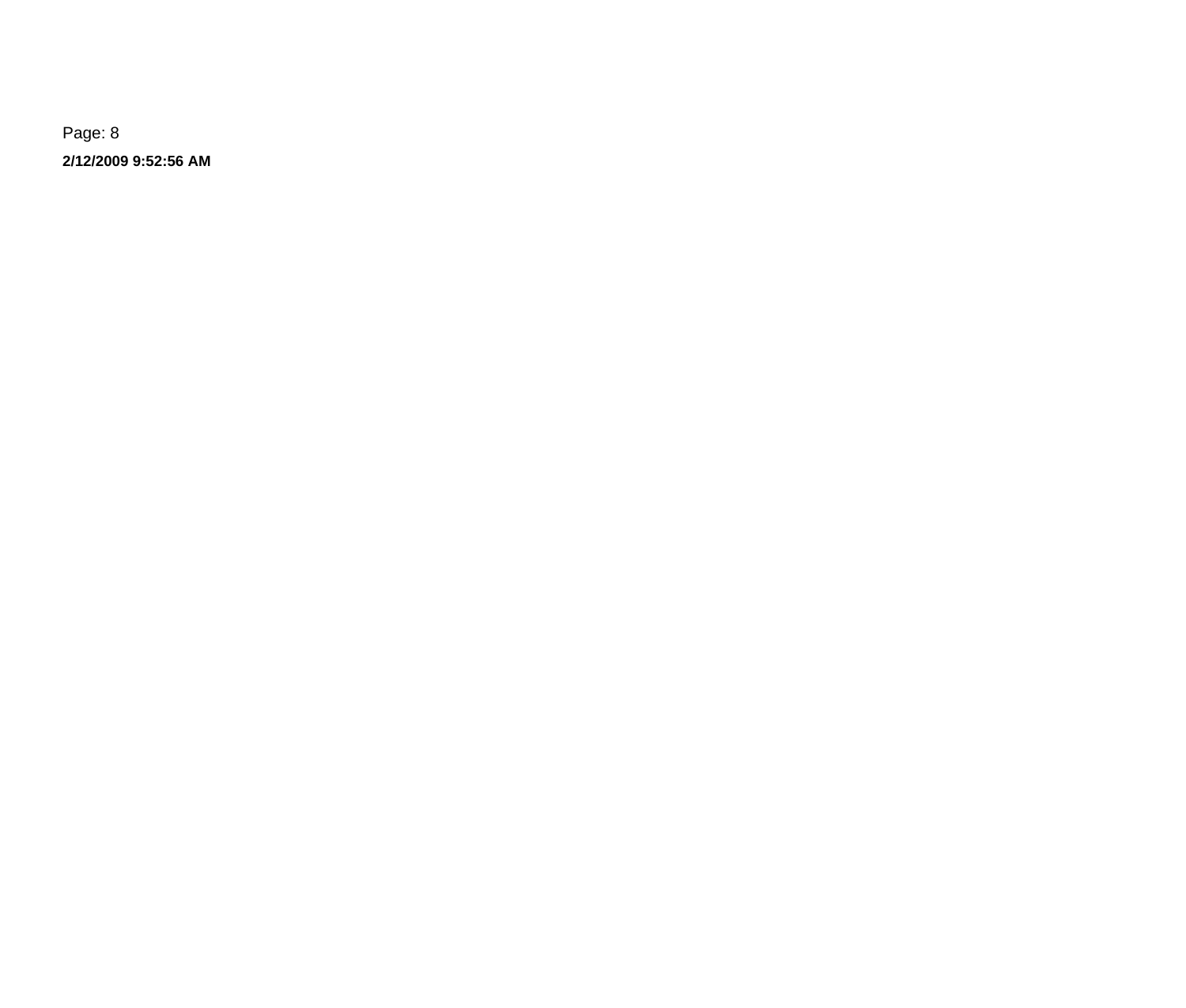| Time Slice 1/3/2011-12/30/2011 Number Active<br>Days: 260 | 113.61 | 32.95 | 0.31 | 1.52 | 1.82 | 7,924.61 |
|-----------------------------------------------------------|--------|-------|------|------|------|----------|
| Building 07/05/2010-12/31/2014                            | 5.41   | 32.80 | 0.30 | 1.51 | 1.81 | 7,791.57 |
| <b>Building Off Road Diesel</b>                           | 1.64   | 8.92  | 0.00 | 0.57 | 0.57 | 941.22   |
| <b>Building Vendor Trips</b>                              | 1.74   | 19.84 | 0.12 | 0.79 | 0.91 | 3,309.38 |
| <b>Building Worker Trips</b>                              | 2.04   | 4.04  | 0.18 | 0.15 | 0.33 | 3,540.97 |
| Coating 09/07/2010-12/05/2014                             | 108.20 | 0.15  | 0.01 | 0.01 | 0.01 | 133.04   |
| <b>Architectural Coating</b>                              | 108.12 | 0.00  | 0.00 | 0.00 | 0.00 | 0.00     |
| <b>Coating Worker Trips</b>                               | 0.08   | 0.15  | 0.01 | 0.01 | 0.01 | 133.04   |
| Time Slice 1/2/2012-12/31/2012 Number Active<br>Days: 261 | 113.17 | 30.21 | 0.31 | 1.39 | 1.69 | 7,922.70 |
| Building 07/05/2010-12/31/2014                            | 4.98   | 30.07 | 0.30 | 1.38 | 1.68 | 7,789.73 |
| <b>Building Off Road Diesel</b>                           | 1.52   | 8.41  | 0.00 | 0.52 | 0.52 | 941.22   |
| <b>Building Vendor Trips</b>                              | 1.60   | 17.96 | 0.12 | 0.71 | 0.83 | 3,309.45 |
| <b>Building Worker Trips</b>                              | 1.85   | 3.71  | 0.18 | 0.15 | 0.33 | 3,539.06 |
| Coating 09/07/2010-12/05/2014                             | 108.19 | 0.14  | 0.01 | 0.01 | 0.01 | 132.97   |
| <b>Architectural Coating</b>                              | 108.12 | 0.00  | 0.00 | 0.00 | 0.00 | 0.00     |
| <b>Coating Worker Trips</b>                               | 0.07   | 0.14  | 0.01 | 0.01 | 0.01 | 132.97   |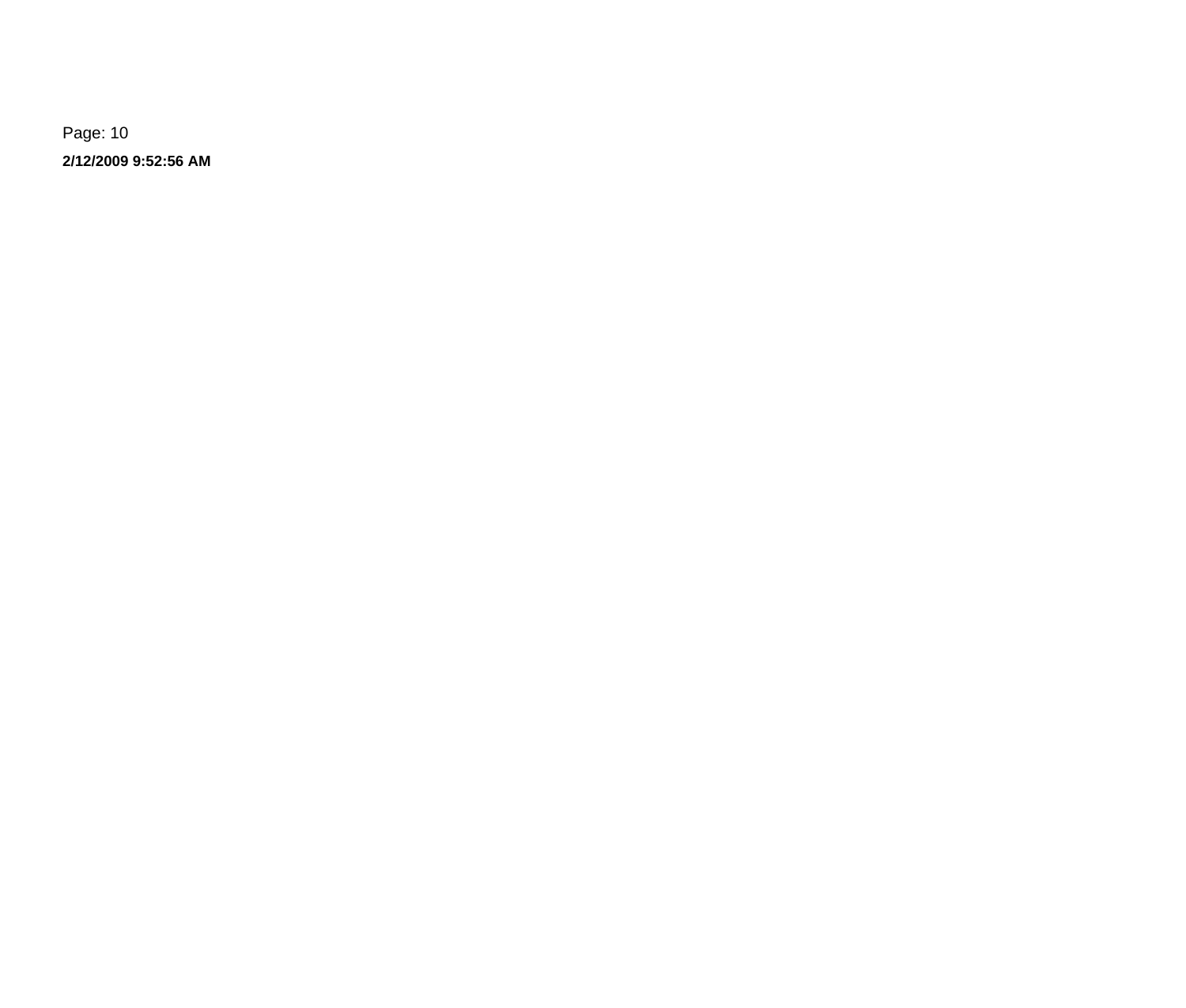| Time Slice 1/1/2013-12/31/2013 Number Active<br>Days: 261 | 112.73 | 27.46 | 0.31 | 1.25        | 1.56 | 7,921.13 |
|-----------------------------------------------------------|--------|-------|------|-------------|------|----------|
| Building 07/05/2010-12/31/2014                            | 4.55   | 27.33 | 0.30 | 1.24        | 1.54 | 7,788.22 |
| <b>Building Off Road Diesel</b>                           | 1.40   | 7.87  | 0.00 | 0.46        | 0.46 | 941.22   |
| <b>Building Vendor Trips</b>                              | 1.47   | 16.06 | 0.12 | 0.63        | 0.75 | 3,309.52 |
| <b>Building Worker Trips</b>                              | 1.68   | 3.40  | 0.18 | 0.15        | 0.33 | 3,537.49 |
| Coating 09/07/2010-12/05/2014                             | 108.18 | 0.13  | 0.01 | 0.01        | 0.01 | 132.91   |
| <b>Architectural Coating</b>                              | 108.12 | 0.00  | 0.00 | 0.00        | 0.00 | 0.00     |
| <b>Coating Worker Trips</b>                               | 0.06   | 0.13  | 0.01 | 0.01        | 0.01 | 132.91   |
| Time Slice 1/1/2014-12/5/2014 Number Active<br>Days: 243  | 112.32 | 24.79 | 0.31 | <u>1.11</u> | 1.42 | 7,919.85 |
| Building 07/05/2010-12/31/2014                            | 4.14   | 24.68 | 0.30 | 1.11        | 1.41 | 7,786.99 |
| <b>Building Off Road Diesel</b>                           | 1.29   | 7.31  | 0.00 | 0.41        | 0.41 | 941.22   |
| <b>Building Vendor Trips</b>                              | 1.33   | 14.26 | 0.12 | 0.56        | 0.67 | 3,309.57 |
| <b>Building Worker Trips</b>                              | 1.52   | 3.10  | 0.18 | 0.15        | 0.33 | 3,536.20 |
| Coating 09/07/2010-12/05/2014                             | 108.18 | 0.12  | 0.01 | 0.01        | 0.01 | 132.86   |
| <b>Architectural Coating</b>                              | 108.12 | 0.00  | 0.00 | 0.00        | 0.00 | 0.00     |
| <b>Coating Worker Trips</b>                               | 0.06   | 0.12  | 0.01 | 0.01        | 0.01 | 132.86   |
| Time Slice 12/8/2014-12/31/2014 Number Active<br>Days: 18 | 4.14   | 24.68 | 0.30 | 1.11        | 1.41 | 7,786.99 |
| Building 07/05/2010-12/31/2014                            | 4.14   | 24.68 | 0.30 | 1.11        | 1.41 | 7,786.99 |
| <b>Building Off Road Diesel</b>                           | 1.29   | 7.31  | 0.00 | 0.41        | 0.41 | 941.22   |
| <b>Building Vendor Trips</b>                              | 1.33   | 14.26 | 0.12 | 0.56        | 0.67 | 3,309.57 |
| <b>Building Worker Trips</b>                              | 1.52   | 3.10  | 0.18 | 0.15        | 0.33 | 3,536.20 |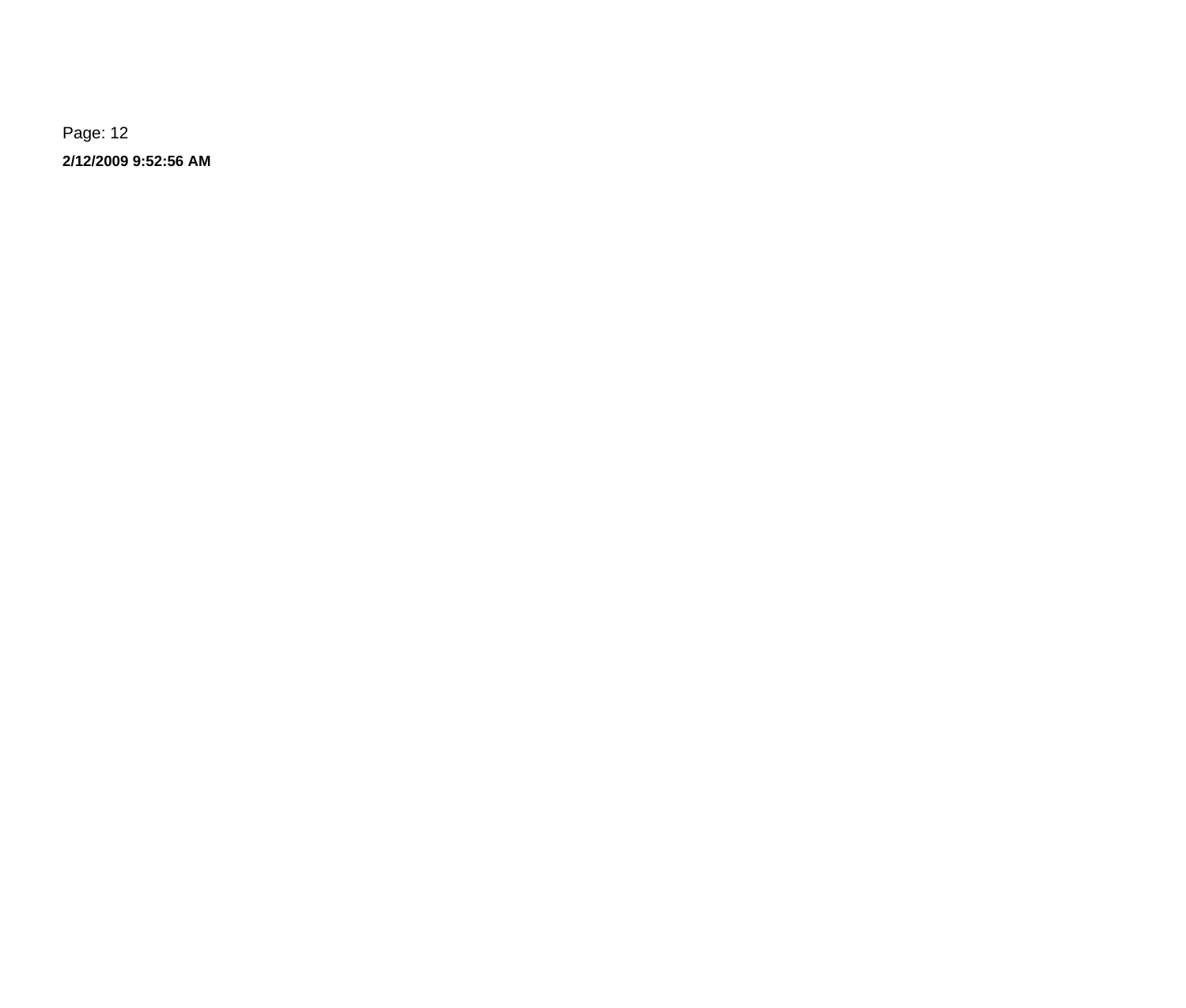#### **2/12/2009 9:52:56 AM**

Phase Assumptions

Off-Road Equipment: On Road Truck Travel (VMT): 0 2 Rubber Tired Dozers (357 hp) operating at a 0.59 load factor for 8 hours per day 3 Excavators (168 hp) operating at a 0.57 load factor for 8 hours per day Phase: Demolition 1/4/2010 - 1/8/2010 - Demo of existing buildings Building Volume Daily (cubic feet): 0 Building Volume Total (cubic feet): 0

Phase: Fine Grading 3/29/2010 - 4/30/2010 - Fine Site Grading

Total Acres Disturbed: 257

Maximum Daily Acreage Disturbed: 64.25

Fugitive Dust Level of Detail: Default

20 lbs per acre-day

On Road Truck Travel (VMT): 0

Off-Road Equipment:

1 Excavators (168 hp) operating at a 0.57 load factor for 8 hours per day

1 Graders (174 hp) operating at a 0.61 load factor for 8 hours per day

1 Rubber Tired Dozers (357 hp) operating at a 0.59 load factor for 8 hours per day

3 Scrapers (313 hp) operating at a 0.72 load factor for 8 hours per day

3 Tractors/Loaders/Backhoes (108 hp) operating at a 0.55 load factor for 8 hours per day

1 Water Trucks (189 hp) operating at a 0.5 load factor for 8 hours per day

Phase: Mass Grading 1/11/2010 - 3/26/2010 - Grade site On Road Truck Travel (VMT): 0 Maximum Daily Acreage Disturbed: 64.25 Total Acres Disturbed: 257 20 lbs per acre-day Fugitive Dust Level of Detail: Default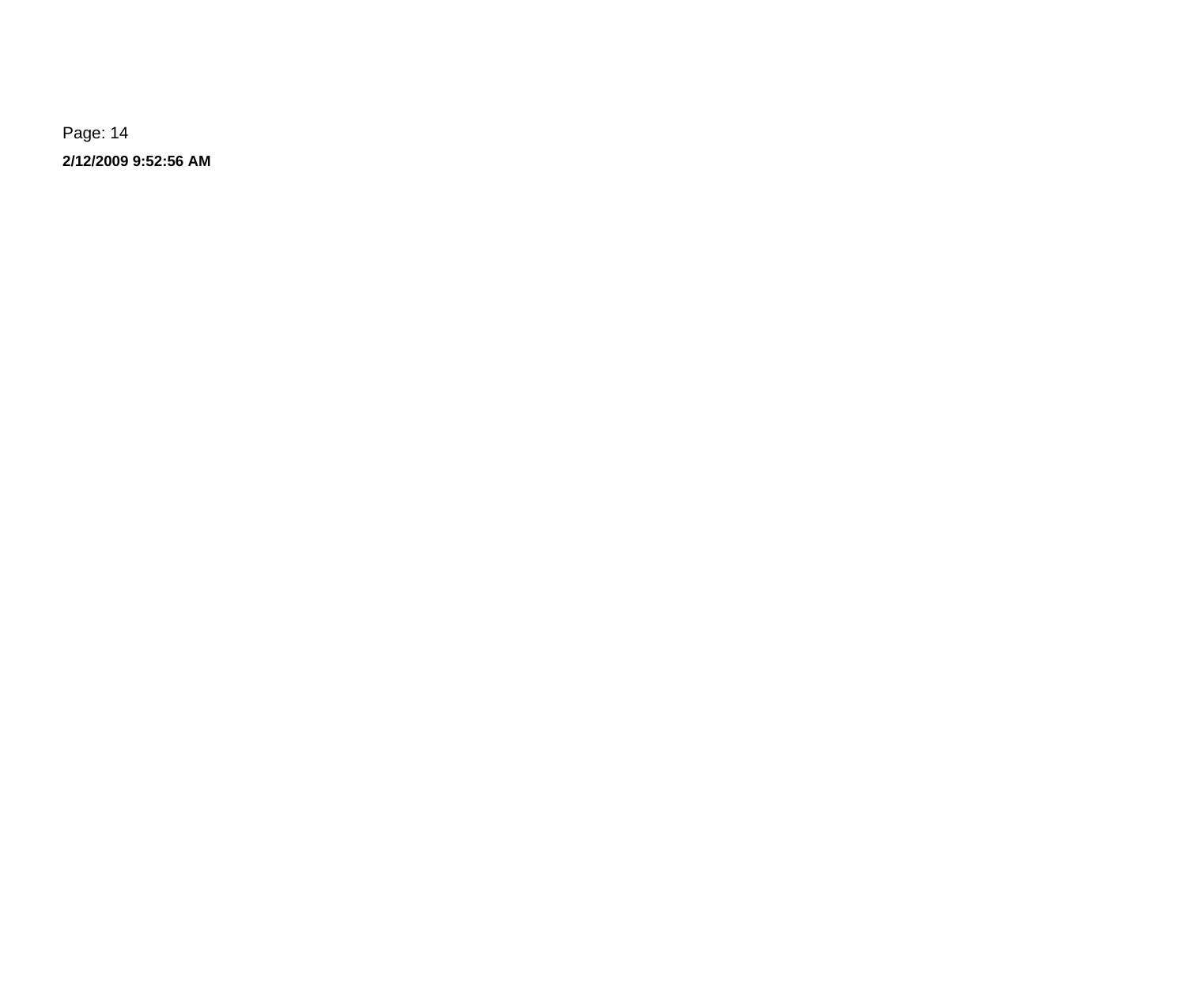#### **2/12/2009 9:52:56 AM**

#### Off-Road Equipment:

3 Tractors/Loaders/Backhoes (108 hp) operating at a 0.55 load factor for 8 hours per day 3 Scrapers (313 hp) operating at a 0.72 load factor for 8 hours per day 1 Water Trucks (189 hp) operating at a 0.5 load factor for 8 hours per day 1 Excavators (168 hp) operating at a 0.57 load factor for 8 hours per day 1 Rubber Tired Dozers (357 hp) operating at a 0.59 load factor for 8 hours per day 1 Graders (174 hp) operating at a 0.61 load factor for 8 hours per day

Phase: Trenching 6/1/2010 - 6/30/2010 - Trenching

#### Off-Road Equipment:

2 Excavators (168 hp) operating at a 0.57 load factor for 8 hours per day

1 Other General Industrial Equipment (238 hp) operating at a 0.51 load factor for 8 hours per day

1 Tractors/Loaders/Backhoes (108 hp) operating at a 0.55 load factor for 0 hours per day

Phase: Paving 5/3/2010 - 5/28/2010 - Asphalt

Acres to be Paved: 64.25

Off-Road Equipment:

1 Pavers (100 hp) operating at a 0.62 load factor for 8 hours per day

2 Paving Equipment (104 hp) operating at a 0.53 load factor for 8 hours per day

2 Rollers (95 hp) operating at a 0.56 load factor for 6 hours per day

Phase: Building Construction 7/5/2010 - 12/31/2014 - Building Construction Off-Road Equipment:

1 Cranes (399 hp) operating at a 0.43 load factor for 5 hours per day

- 2 Forklifts (145 hp) operating at a 0.3 load factor for 3 hours per day
- 1 Generator Sets (49 hp) operating at a 0.74 load factor for 7 hours per day
- 1 Tractors/Loaders/Backhoes (108 hp) operating at a 0.55 load factor for 3 hours per day
- 1 Welders (45 hp) operating at a 0.45 load factor for 2 hours per day

Phase: Architectural Coating 9/7/2010 - 12/5/2014 - Architectural Coating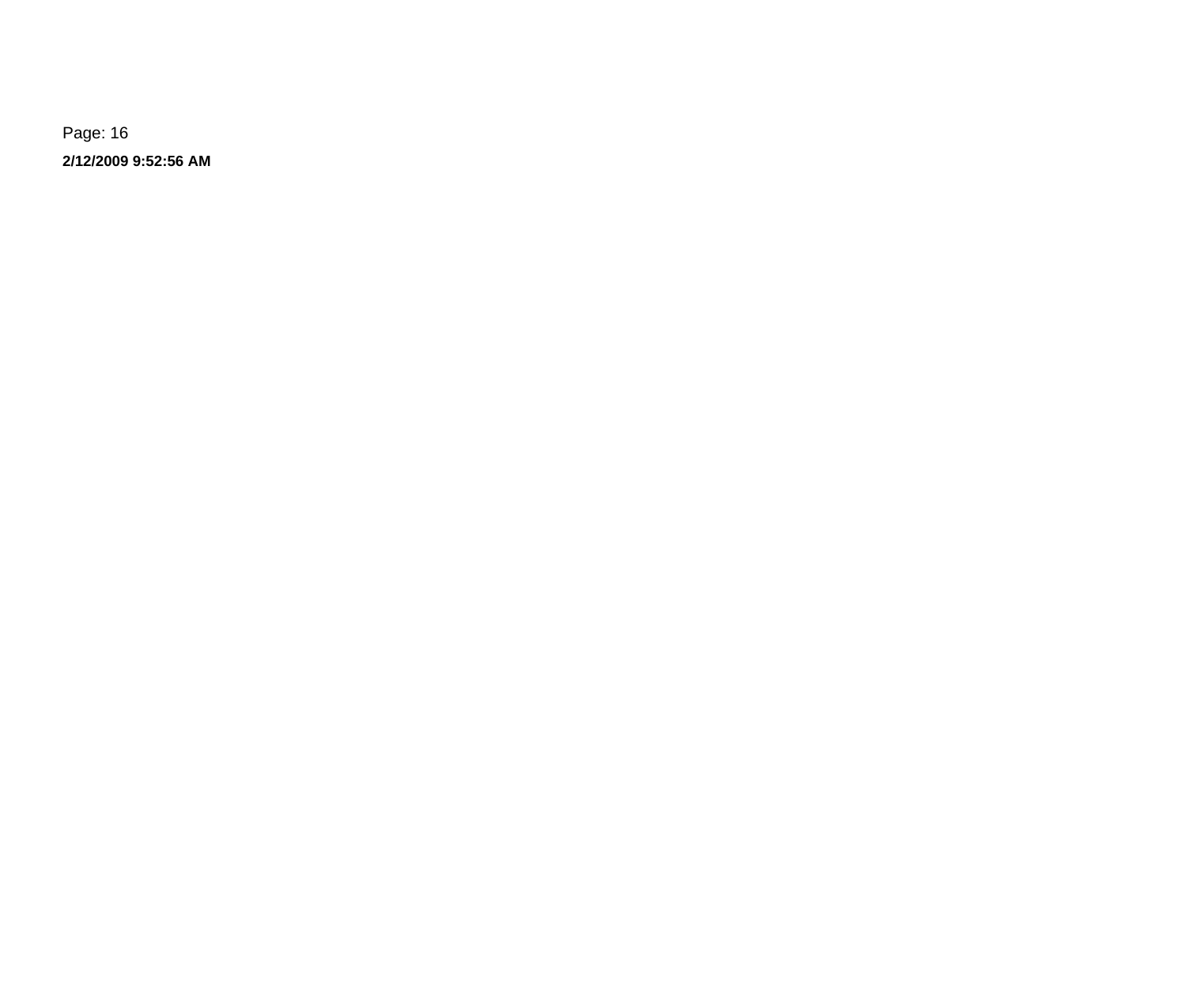#### **2/12/2009 9:52:56 AM**

Rule: Nonresidential Exterior Coatings begins 1/1/2005 ends 12/31/2040 specifies a VOC of 250 Rule: Nonresidential Interior Coatings begins 1/1/2005 ends 12/31/2040 specifies a VOC of 250 Rule: Residential Interior Coatings begins 1/1/2005 ends 12/31/2040 specifies a VOC of 100 Rule: Residential Exterior Coatings begins 1/1/2005 ends 12/31/2040 specifies a VOC of 250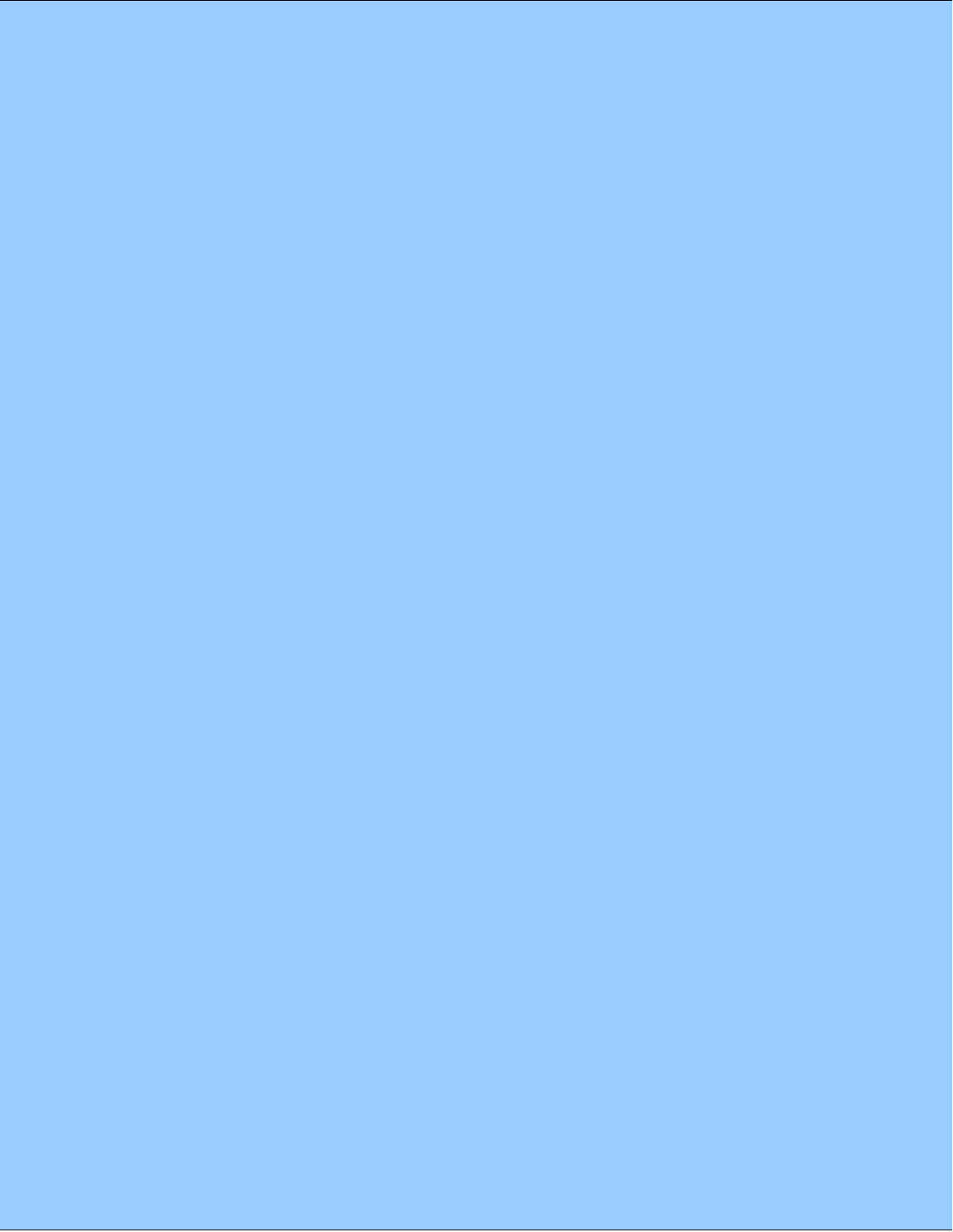**2/16/2009 7:37:29 AM** Page: 1

Urbemis 2007 Version 9.2.0

Combined Summer Emissions Reports (Pounds/Day)

File Name: I:\Projects\ENV Projects\500 Series\ENV-515 (Salinas Ag-Ind Business Park EIR)\Technical Reports and Plans\Project Specific Techni Reports\Air Quality - URBEMIS\ENV-515 Urbemis February 2009.urb9

Project Name: Salinas Ag Project 2nd Run Feb 2009

Project Location: Monterey County

On-Road Vehicle Emissions Based on: Version : Emfac2007 V2.3 Nov 1 2006

Off-Road Vehicle Emissions Based on: OFFROAD2007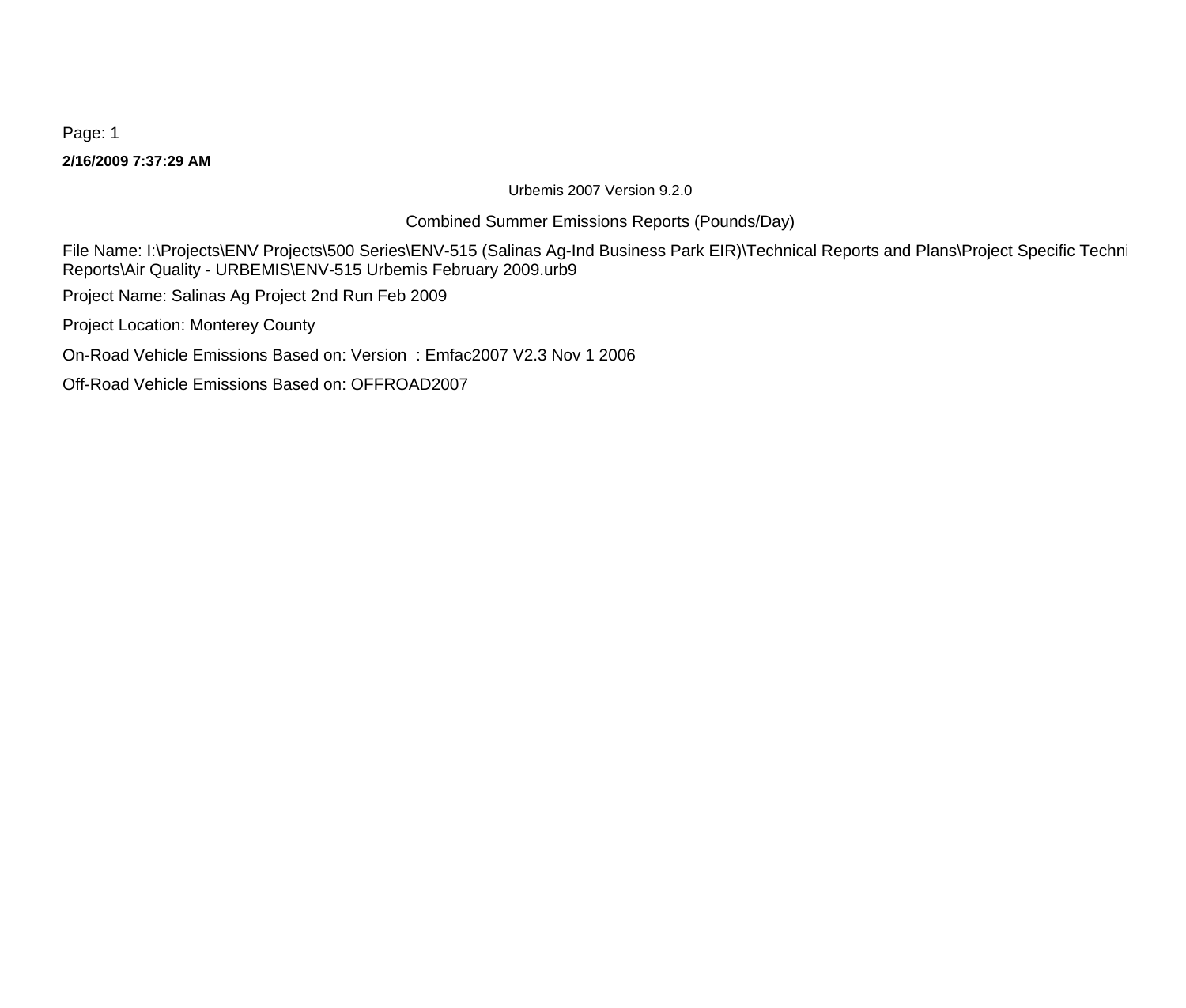**2/16/2009 7:37:29 AM**

 $\Gamma$  -  $\Gamma$  ical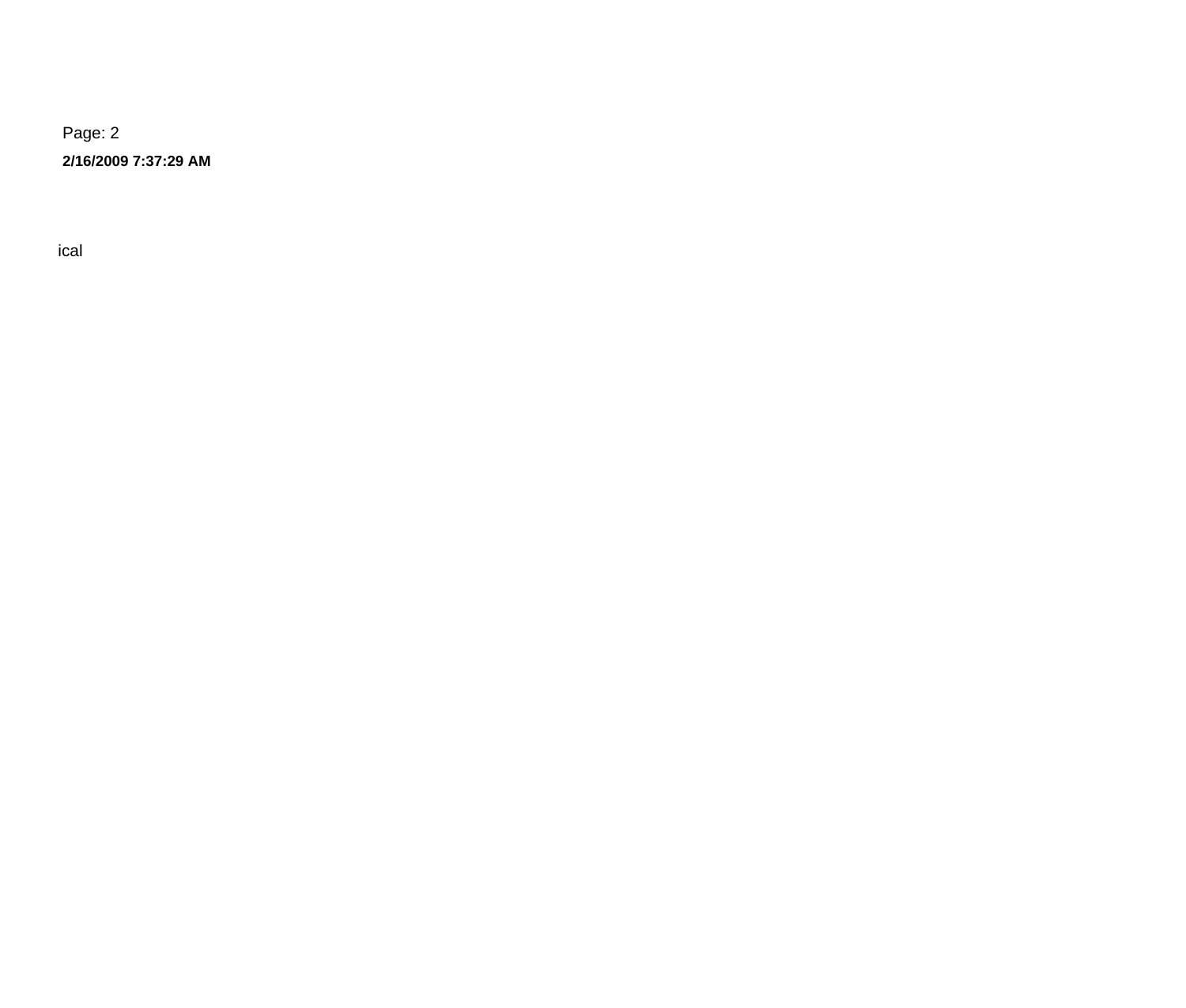| <b>Summary Report:</b>                                |            |                       |                 |                 |             |                        |              |                 |
|-------------------------------------------------------|------------|-----------------------|-----------------|-----------------|-------------|------------------------|--------------|-----------------|
| <b>CONSTRUCTION EMISSION ESTIMATES</b>                |            |                       |                 |                 |             |                        |              |                 |
|                                                       | <b>ROG</b> | <b>NO<sub>X</sub></b> | $\overline{CO}$ | SO <sub>2</sub> | PM10 Dust   | <b>PM10</b><br>Exhaust | <b>PM10</b>  | PM2.5 Dust      |
| 2010 TOTALS (lbs/day unmitigated)                     | 114.07     | 95.86                 | 76.61           | 0.06            | 1,285.01    | 4.68                   | 1,289.69     | 268.36          |
| 2011 TOTALS (lbs/day unmitigated)                     | 113.61     | 32.95                 | 71.29           | 0.06            | 0.31        | 1.52                   | 1.82         | 0.11            |
| 2012 TOTALS (lbs/day unmitigated)                     | 113.17     | 30.21                 | 66.17           | 0.06            | 0.31        | 1.39                   | 1.69         | 0.11            |
| 2013 TOTALS (lbs/day unmitigated)                     | 112.73     | 27.46                 | 61.20           | 0.06            | 0.31        | 1.25                   | 1.56         | 0.11            |
| 2014 TOTALS (lbs/day unmitigated)                     | 112.32     | 24.79                 | 56.45           | 0.06            | 0.31        | 1.11                   | 1.42         | 0.11            |
| AREA SOURCE EMISSION ESTIMATES                        |            |                       |                 |                 |             |                        |              |                 |
|                                                       | <b>ROG</b> | NOx                   | $\overline{CO}$ | SO <sub>2</sub> | <b>PM10</b> | PM2.5                  |              | CO <sub>2</sub> |
| TOTALS (lbs/day, unmitigated)                         | 32.94      | 0.83                  | 2.23            | 0.00            | 0.01        | 0.01                   | 969.25       |                 |
| OPERATIONAL (VEHICLE) EMISSION ESTIMATES              |            |                       |                 |                 |             |                        |              |                 |
|                                                       | <b>ROG</b> | <b>NOx</b>            | $\overline{CO}$ | SO <sub>2</sub> | <b>PM10</b> | PM2.5                  |              | CO <sub>2</sub> |
| TOTALS (Ibs/day, unmitigated)                         | 640.16     | 5,765.10              | 5,984.05        | 16.65           | 1,942.08    | 522.37                 | 1,812,039.59 |                 |
| SUM OF AREA SOURCE AND OPERATIONAL EMISSION ESTIMATES |            |                       |                 |                 |             |                        |              |                 |
|                                                       | <b>ROG</b> | <b>NO<sub>X</sub></b> | $\overline{CO}$ | SO <sub>2</sub> | <b>PM10</b> | PM2.5                  |              | CO <sub>2</sub> |
| TOTALS (lbs/day, unmitigated)                         | 673.10     | 5,765.93              | 5,986.28        | 16.65           | 1,942.09    | 522.38                 | 1,813,008.84 |                 |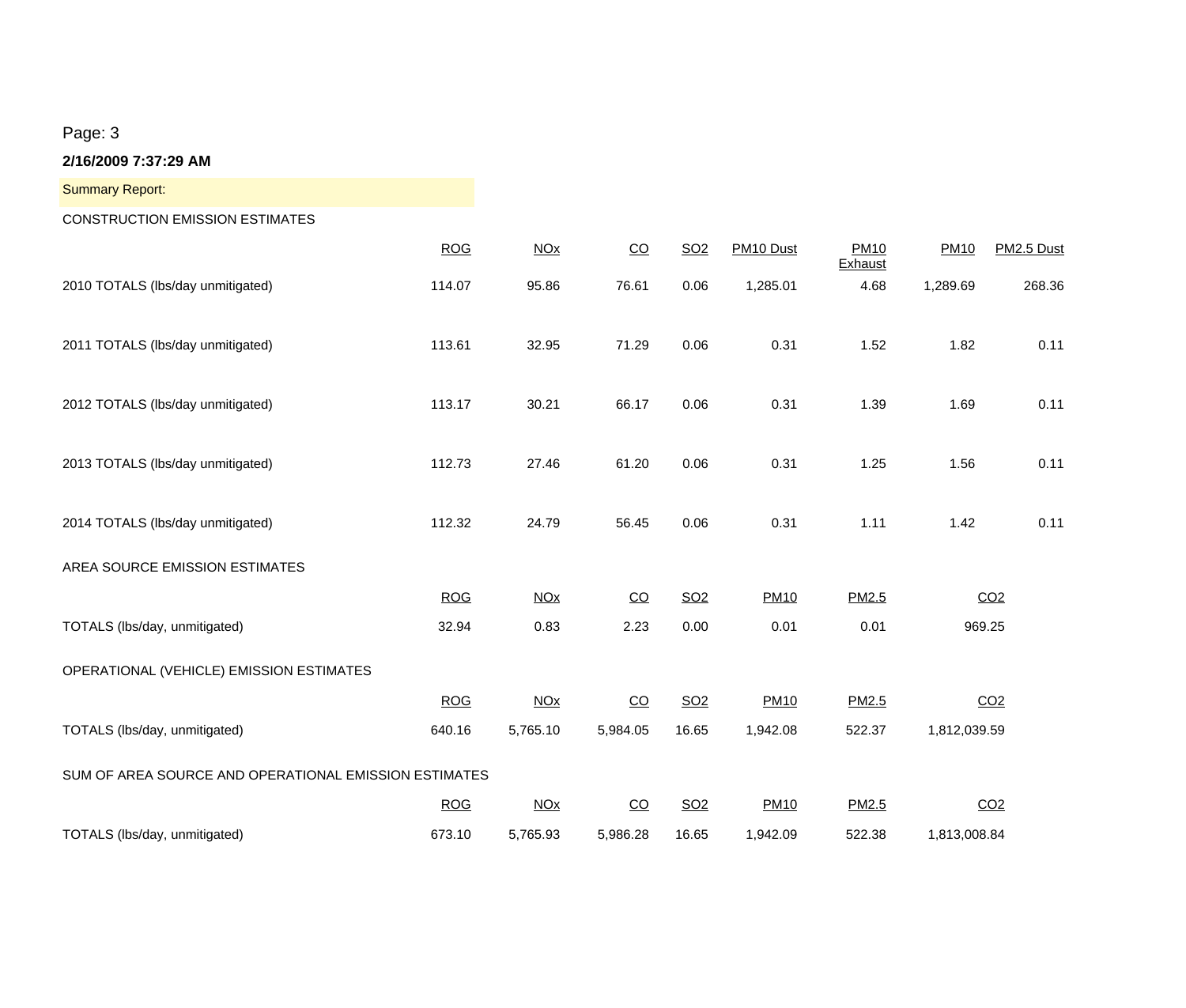| PM2.5<br>Exhaust | PM2.5  | CO2      |
|------------------|--------|----------|
| 4.30             | 272.66 | 9,106.62 |
| 1.38             | 1.49   | 7,924.61 |
| 1.26             | 1.37   | 7,922.70 |
| 1.13             | 1.24   | 7,921.13 |
| 1.01             | 1.12   | 7,919.85 |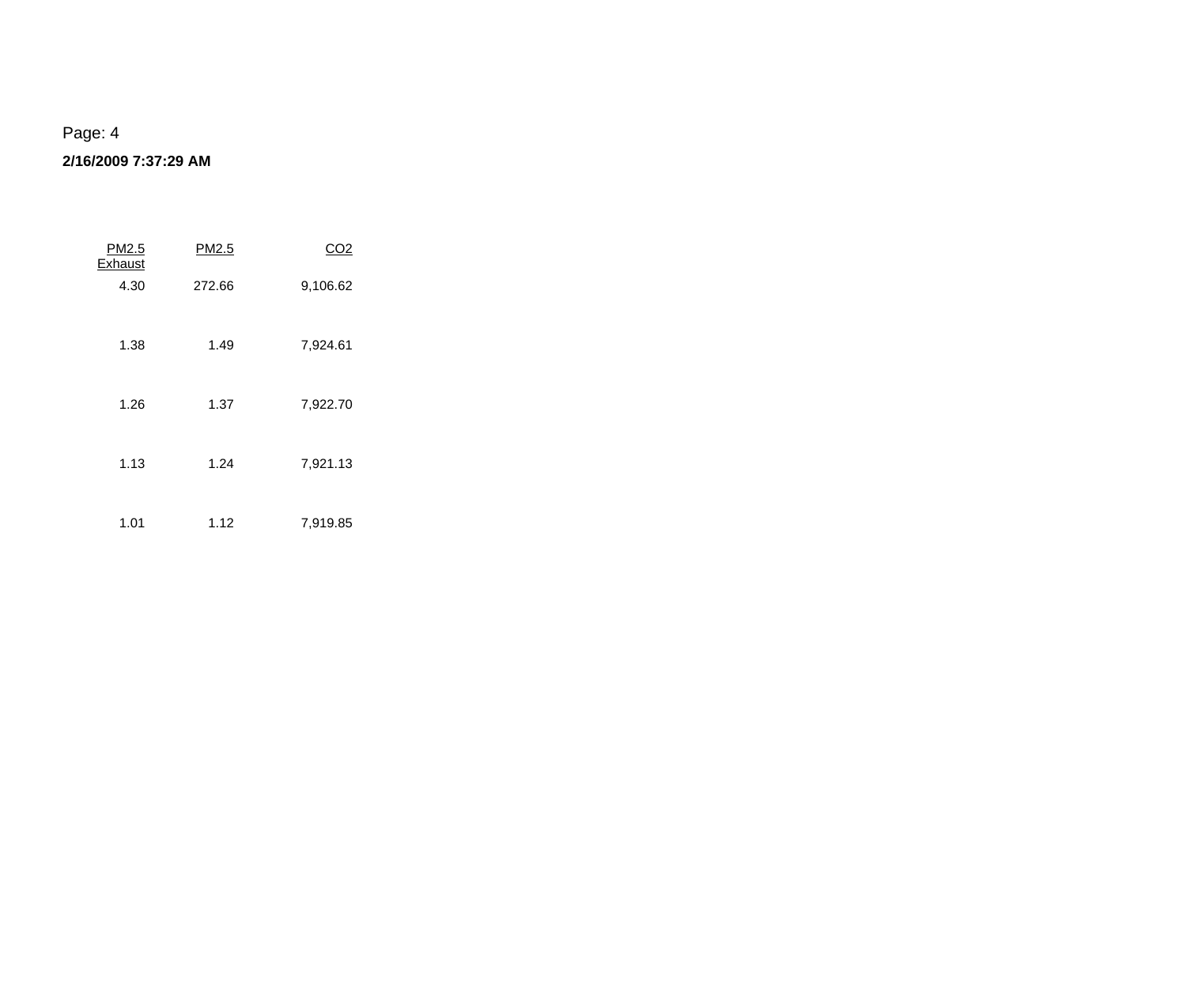#### **2/16/2009 7:37:29 AM**

#### Area Source Unmitigated Detail Report:

#### AREA SOURCE EMISSION ESTIMATES Summer Pounds Per Day, Unmitigated

| Source                        | <b>ROG</b> | <b>NOx</b> | <u>CO</u> | SO <sub>2</sub> | <b>PM10</b> | PM2.5 | CO <sub>2</sub> |
|-------------------------------|------------|------------|-----------|-----------------|-------------|-------|-----------------|
| <b>Natural Gas</b>            | 0.06       | 0.81       | 0.68      | 0.00            | 0.00        | 0.00  | 966.44          |
| Hearth - No Summer Emissions  |            |            |           |                 |             |       |                 |
| Landscape                     | 0.12       | 0.02       | 1.55      | 0.00            | 0.01        | 0.01  | 2.81            |
| <b>Consumer Products</b>      | 0.00       |            |           |                 |             |       |                 |
| <b>Architectural Coatings</b> | 32.76      |            |           |                 |             |       |                 |
| TOTALS (lbs/day, unmitigated) | 32.94      | 0.83       | 2.23      | 0.00            | 0.01        | 0.01  | 969.25          |

#### Area Source Changes to Defaults

Percentage of residences with wood stoves changed from 35% to 0%

Percentage of residences with wood fireplaces changed from 10% to 0%

Percentage of residences with natural gas fireplaces changed from 55% to 0%

#### Operational Unmitigated Detail Report:

#### OPERATIONAL EMISSION ESTIMATES Summer Pounds Per Day, Unmitigated

| Source                        | ROG    | <b>NOX</b> | CО       | SO <sub>2</sub> | <b>PM10</b> | <b>PM25</b> | CO2          |
|-------------------------------|--------|------------|----------|-----------------|-------------|-------------|--------------|
| Industrial park               | 640.16 | 5.765.10   | 5.984.05 | 16.65           | .942.08     | 522.37      | 1.812.039.59 |
| TOTALS (lbs/day, unmitigated) | 640.16 | 5.765.10   | 5.984.05 | 16.65           | .942.08     | 522.37      | 1,812,039.59 |

#### Operational Settings:

Does not include correction for passby trips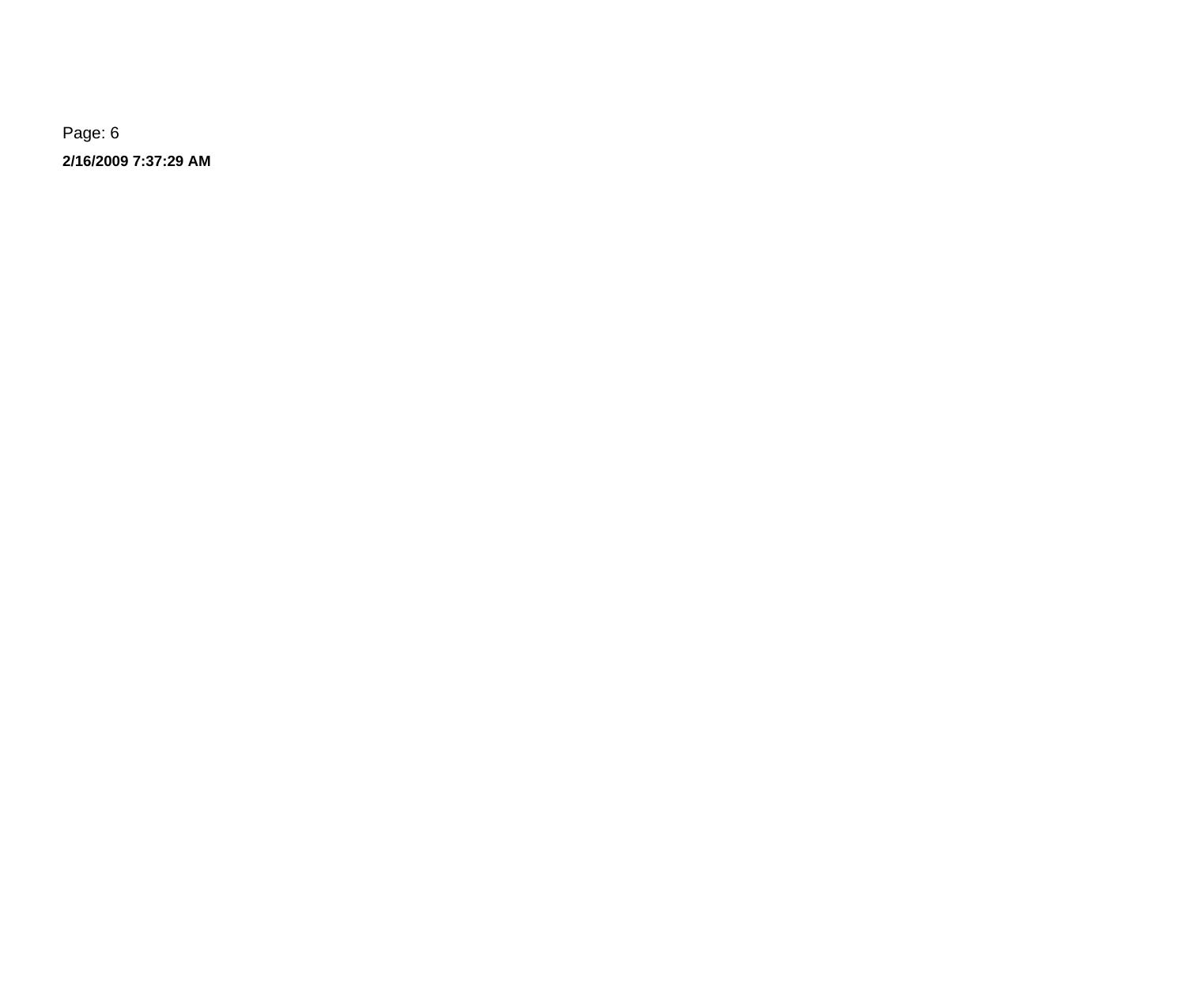#### **2/16/2009 7:37:29 AM**

Does not include double counting adjustment for internal trips

Analysis Year: 2015 Temperature (F): 70 Season: Summer

Emfac: Version : Emfac2007 V2.3 Nov 1 2006

|                                     |              | <b>Summary of Land Uses</b> |              |           |                    |                  |
|-------------------------------------|--------------|-----------------------------|--------------|-----------|--------------------|------------------|
| Land Use Type                       | Acreage      | <b>Trip Rate</b>            | Unit Type    | No. Units | <b>Total Trips</b> | <b>Total VMT</b> |
| Industrial park                     |              | 63.11                       | acres        | 257.00    | 16,219.27          | 998,636.68       |
|                                     |              |                             |              |           | 16,219.27          | 998,636.68       |
|                                     |              | <b>Vehicle Fleet Mix</b>    |              |           |                    |                  |
| Vehicle Type                        | Percent Type |                             | Non-Catalyst |           | Catalyst           | <b>Diesel</b>    |
| Light Auto                          |              | 64.0                        |              | 0.2       | 99.6               | 0.2              |
| Light Truck $<$ 3750 lbs            |              | 0.0                         |              | 3.7       | 90.8               | 5.5              |
| Light Truck 3751-5750 lbs           |              | $0.0\,$                     |              | $0.9\,$   | 98.6               | 0.5              |
| Med Truck 5751-8500 lbs             |              | 0.0                         |              | 1.1       | 98.9               | 0.0              |
| Lite-Heavy Truck 8501-10,000 lbs    |              | 0.0                         |              | 0.0       | 75.0               | 25.0             |
| Lite-Heavy Truck 10,001-14,000 lbs  |              | $0.0\,$                     |              | $0.0\,$   | 50.0               | 50.0             |
| Med-Heavy Truck 14,001-33,000 lbs   |              | 14.4                        |              | 0.0       | 23.1               | 76.9             |
| Heavy-Heavy Truck 33,001-60,000 lbs |              | 21.6                        |              | $0.0\,$   | 0.0                | 100.0            |
| Other Bus                           |              | $0.0\,$                     |              | $0.0\,$   | 0.0                | 100.0            |
| Urban Bus                           |              | 0.0                         |              | 0.0       | 0.0                | 100.0            |
| Motorcycle                          |              | 0.0                         | 77.1         |           | 22.9               | 0.0              |
| School Bus                          |              | $0.0\,$                     |              | 0.0       | 0.0                | 100.0            |
| Motor Home                          |              | 0.0                         | 10.0         |           | 80.0               | 10.0             |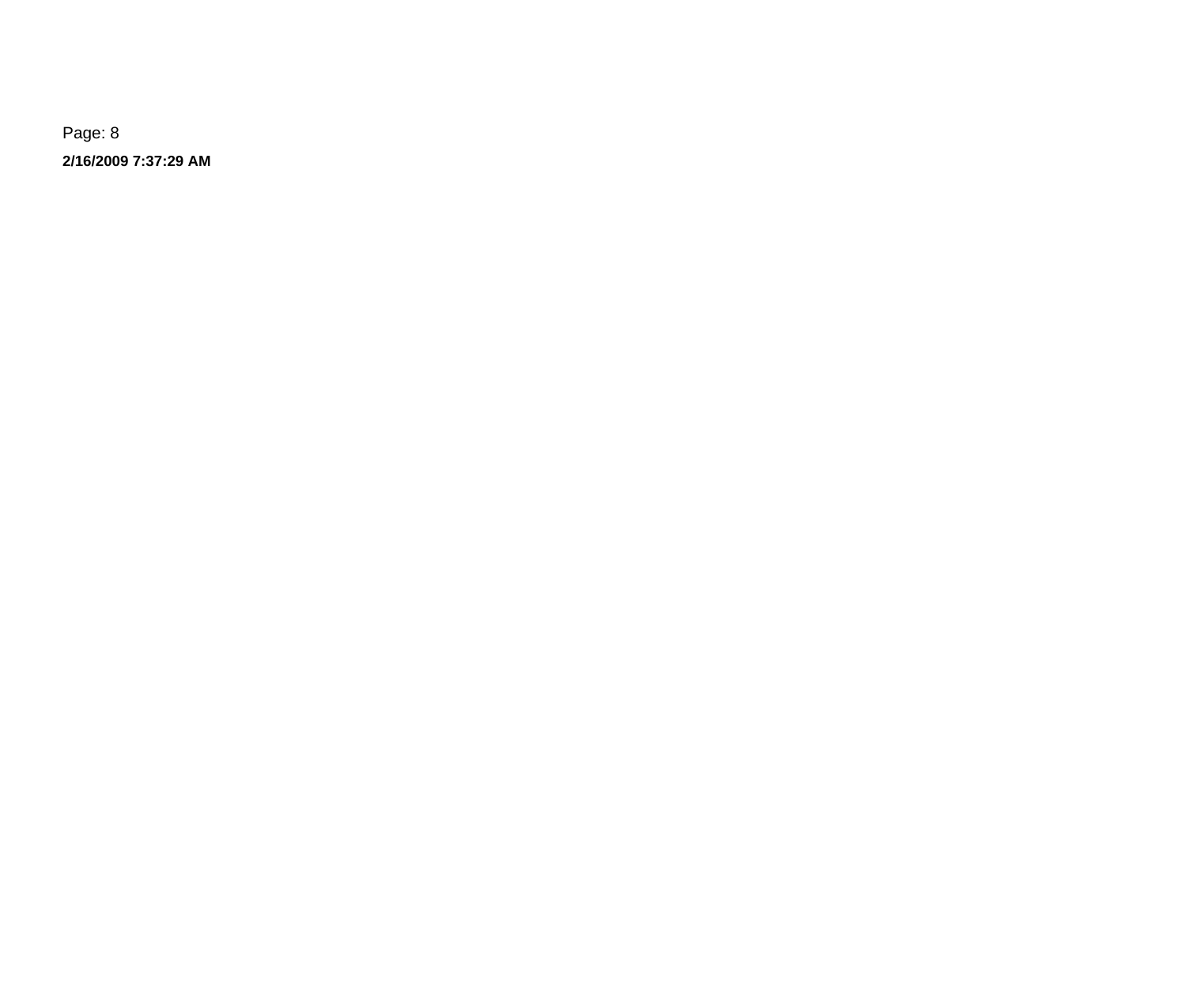|                                       |           | <b>Travel Conditions</b> |            |            |          |          |  |
|---------------------------------------|-----------|--------------------------|------------|------------|----------|----------|--|
|                                       |           | Residential              |            | Commercial |          |          |  |
|                                       | Home-Work | Home-Shop                | Home-Other | Commute    | Non-Work | Customer |  |
| Urban Trip Length (miles)             | 11.8      | 8.3                      | 7.1        | 11.8       | 152.0    | 152.0    |  |
| Rural Trip Length (miles)             | 11.8      | 8.3                      | 7.1        | 11.8       | 4.4      | 4.4      |  |
| Trip speeds (mph)                     | 30.0      | 30.0                     | 30.0       | 30.0       | 30.0     | 30.0     |  |
| % of Trips - Residential              | 32.9      | 18.0                     | 49.1       |            |          |          |  |
|                                       |           |                          |            |            |          |          |  |
| % of Trips - Commercial (by land use) |           |                          |            |            |          |          |  |

| Industrial park | 64.5 | $\sim$ $\sim$<br>. | 17.8 |
|-----------------|------|--------------------|------|
|                 |      |                    |      |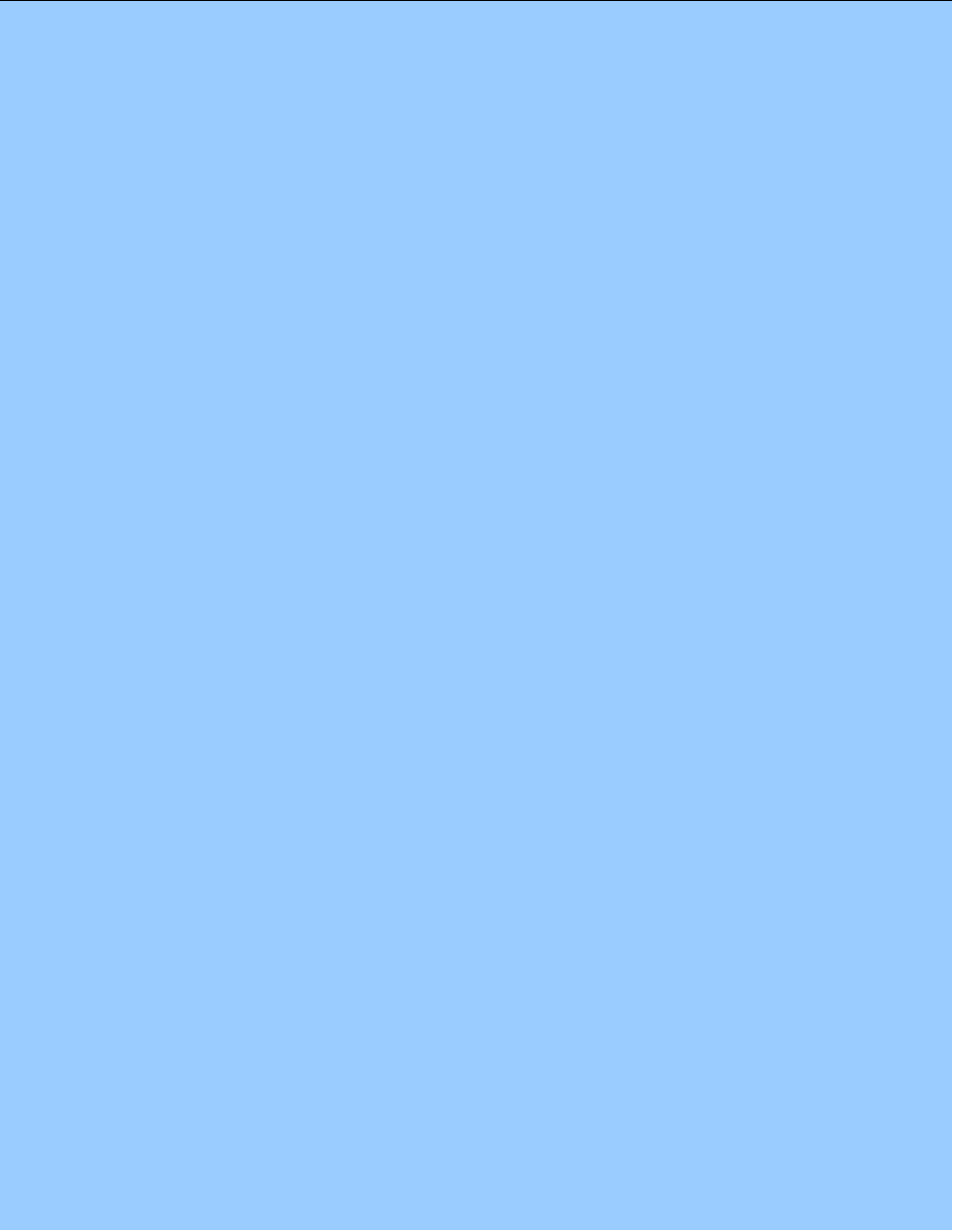**2/16/2009 7:37:55 AM**

Urbemis 2007 Version 9.2.0

Combined Winter Emissions Reports (Pounds/Day)

File Name: I:\Projects\ENV Projects\500 Series\ENV-515 (Salinas Ag-Ind Business Park EIR)\Technical Reports and Plans\Project Specific Techni Reports\Air Quality - URBEMIS\ENV-515 Urbemis February 2009.urb9

Project Name: Salinas Ag Project 2nd Run Feb 2009

Project Location: Monterey County

On-Road Vehicle Emissions Based on: Version : Emfac2007 V2.3 Nov 1 2006

Off-Road Vehicle Emissions Based on: OFFROAD2007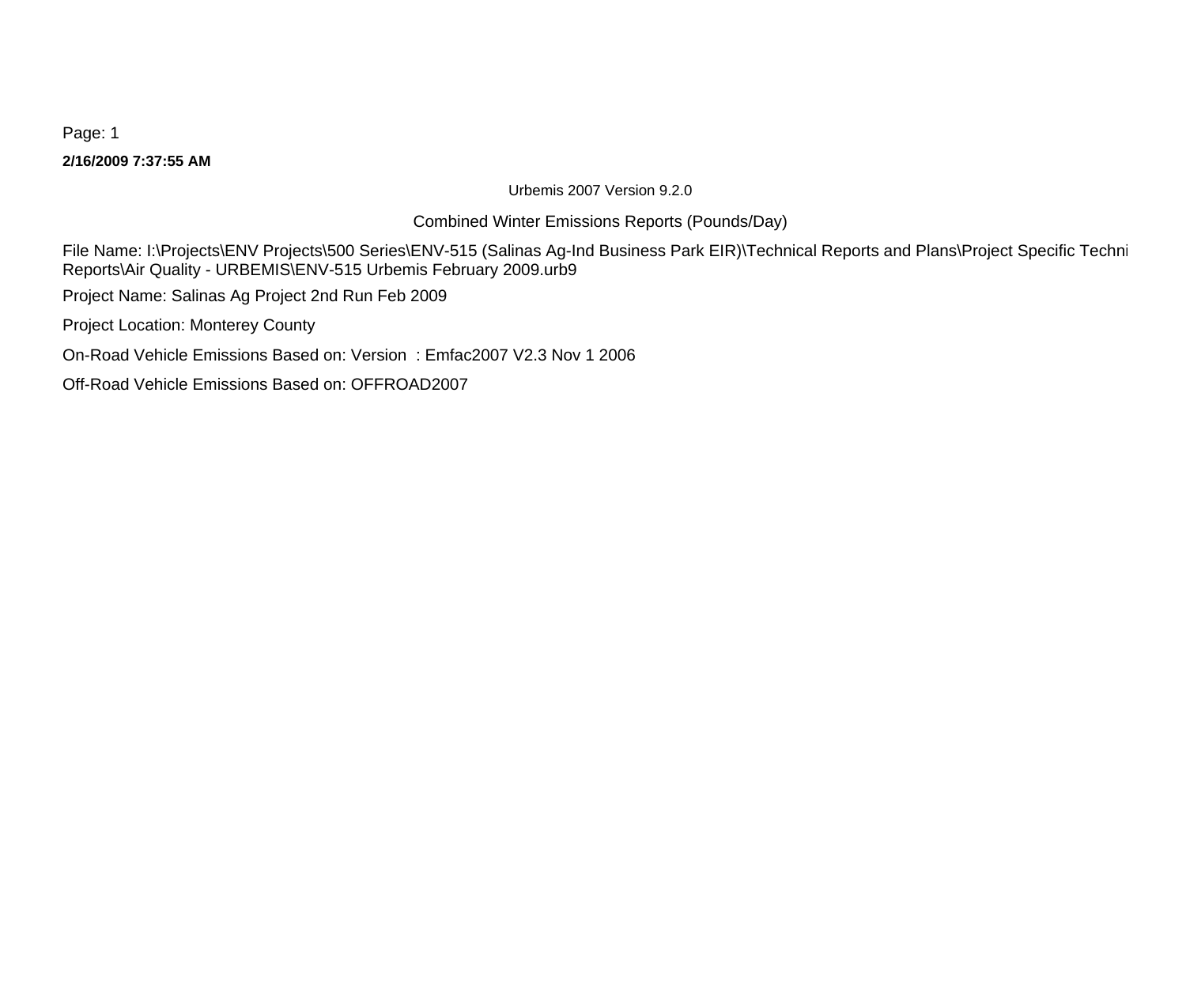**2/16/2009 7:37:55 AM**

 $\Gamma$  -  $\Gamma$  ical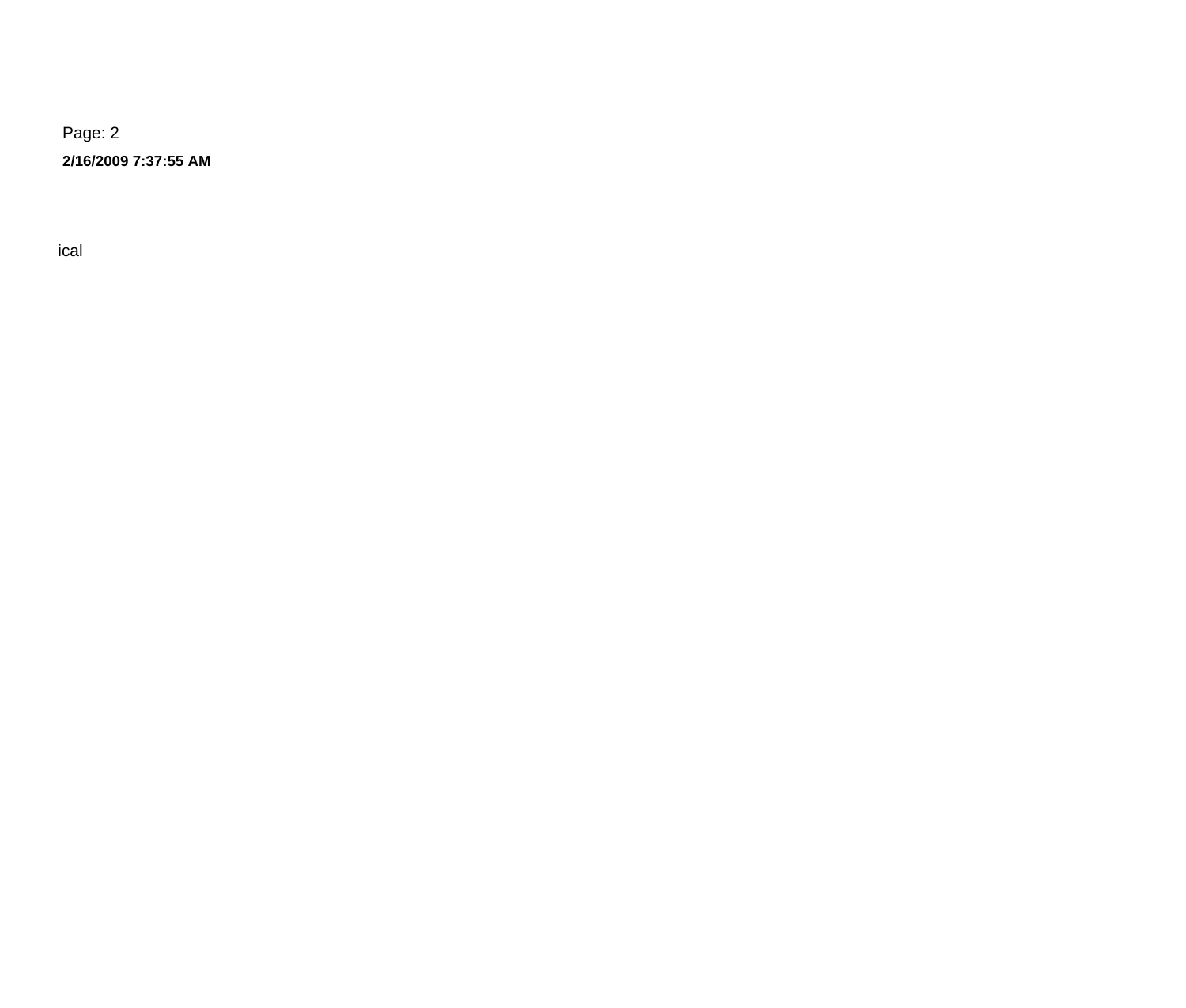| <b>Summary Report:</b>                                |            |                       |                 |                 |             |                        |              |                 |
|-------------------------------------------------------|------------|-----------------------|-----------------|-----------------|-------------|------------------------|--------------|-----------------|
| <b>CONSTRUCTION EMISSION ESTIMATES</b>                |            |                       |                 |                 |             |                        |              |                 |
|                                                       | <b>ROG</b> | <b>NOx</b>            | CO              | SO <sub>2</sub> | PM10 Dust   | <b>PM10</b><br>Exhaust | <b>PM10</b>  | PM2.5 Dust      |
| 2010 TOTALS (lbs/day unmitigated)                     | 114.07     | 95.86                 | 76.61           | 0.06            | 1,285.01    | 4.68                   | 1,289.69     | 268.36          |
| 2011 TOTALS (lbs/day unmitigated)                     | 113.61     | 32.95                 | 71.29           | 0.06            | 0.31        | 1.52                   | 1.82         | 0.11            |
| 2012 TOTALS (lbs/day unmitigated)                     | 113.17     | 30.21                 | 66.17           | 0.06            | 0.31        | 1.39                   | 1.69         | 0.11            |
| 2013 TOTALS (lbs/day unmitigated)                     | 112.73     | 27.46                 | 61.20           | 0.06            | 0.31        | 1.25                   | 1.56         | 0.11            |
| 2014 TOTALS (lbs/day unmitigated)                     | 112.32     | 24.79                 | 56.45           | 0.06            | 0.31        | 1.11                   | 1.42         | 0.11            |
| AREA SOURCE EMISSION ESTIMATES                        |            |                       |                 |                 |             |                        |              |                 |
|                                                       | <b>ROG</b> | <u>NOx</u>            | $\overline{c}$  | SO <sub>2</sub> | <b>PM10</b> | PM2.5                  |              | CO <sub>2</sub> |
| TOTALS (Ibs/day, unmitigated)                         | 32.82      | 0.81                  | 0.68            | 0.00            | 0.00        | 0.00                   | 966.44       |                 |
| OPERATIONAL (VEHICLE) EMISSION ESTIMATES              |            |                       |                 |                 |             |                        |              |                 |
|                                                       | <b>ROG</b> | <b>NOx</b>            | $\overline{CO}$ | SO <sub>2</sub> | <b>PM10</b> | PM2.5                  |              | CO <sub>2</sub> |
| TOTALS (Ibs/day, unmitigated)                         | 715.61     | 6,261.11              | 6,034.23        | 16.66           | 1,942.08    | 522.37                 | 1,803,908.22 |                 |
| SUM OF AREA SOURCE AND OPERATIONAL EMISSION ESTIMATES |            |                       |                 |                 |             |                        |              |                 |
|                                                       | <b>ROG</b> | <b>NO<sub>X</sub></b> | $\overline{CO}$ | SO <sub>2</sub> | <b>PM10</b> | PM2.5                  |              | CO <sub>2</sub> |
| TOTALS (lbs/day, unmitigated)                         | 748.43     | 6,261.92              | 6,034.91        | 16.66           | 1,942.08    | 522.37                 | 1,804,874.66 |                 |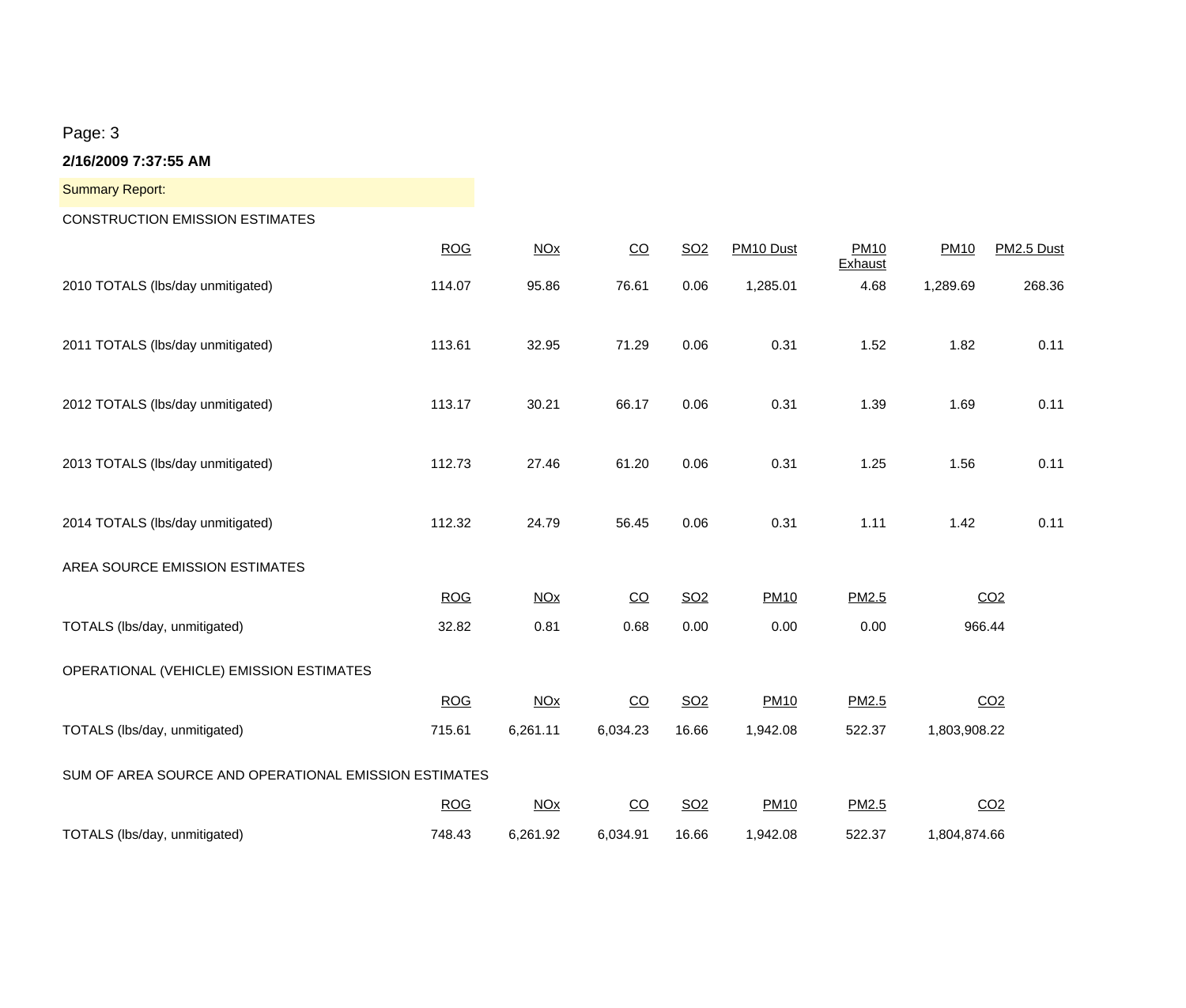| PM2.5<br>Exhaust | PM2.5  | CO2      |
|------------------|--------|----------|
| 4.30             | 272.66 | 9,106.62 |
| 1.38             | 1.49   | 7,924.61 |
| 1.26             | 1.37   | 7,922.70 |
| 1.13             | 1.24   | 7,921.13 |
| 1.01             | 1.12   | 7,919.85 |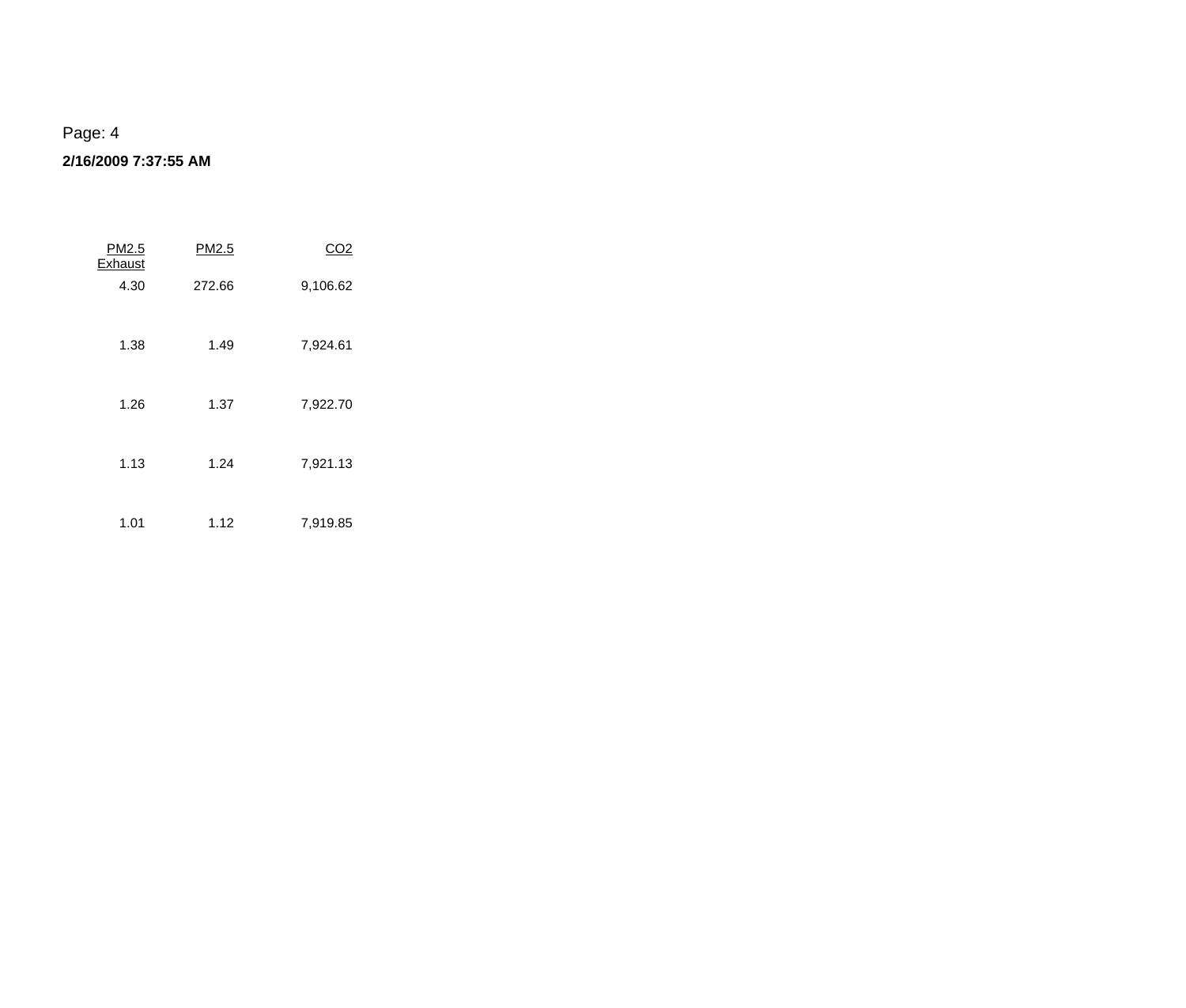#### **2/16/2009 7:37:55 AM**

Area Source Unmitigated Detail Report:

#### AREA SOURCE EMISSION ESTIMATES Winter Pounds Per Day, Unmitigated

| Source                            | <b>ROG</b> | <u>NOx</u> | <u>CO</u> | SO <sub>2</sub> | <b>PM10</b> | PM2.5 | CO <sub>2</sub> |
|-----------------------------------|------------|------------|-----------|-----------------|-------------|-------|-----------------|
| <b>Natural Gas</b>                | 0.06       | 0.81       | 0.68      | 0.00            | 0.00        | 0.00  | 966.44          |
| Hearth                            | 0.00       | 0.00       | 0.00      | 0.00            | 0.00        | 0.00  | 0.00            |
| Landscaping - No Winter Emissions |            |            |           |                 |             |       |                 |
| <b>Consumer Products</b>          | 0.00       |            |           |                 |             |       |                 |
| <b>Architectural Coatings</b>     | 32.76      |            |           |                 |             |       |                 |
| TOTALS (lbs/day, unmitigated)     | 32.82      | 0.81       | 0.68      | 0.00            | 0.00        | 0.00  | 966.44          |

#### Area Source Changes to Defaults

Percentage of residences with wood stoves changed from 35% to 0%

Percentage of residences with wood fireplaces changed from 10% to 0%

Percentage of residences with natural gas fireplaces changed from 55% to 0%

#### Operational Unmitigated Detail Report:

#### OPERATIONAL EMISSION ESTIMATES Winter Pounds Per Day, Unmitigated

| <u>Source</u>                 | ROG    | <b>NOX</b> | CО       | SO <sub>2</sub> | <b>PM10</b> | <b>PM25</b> | CO2          |
|-------------------------------|--------|------------|----------|-----------------|-------------|-------------|--------------|
| Industrial park               | 715.61 | 6.261.11   | 6.034.23 | 16.66           | .942.08     | 522.37      | 1.803.908.22 |
| TOTALS (lbs/day, unmitigated) | 715.61 | 6.261.11   | 6.034.23 | 16.66           | .942.08     | 522.37      | 1,803,908.22 |

#### Operational Settings:

Does not include correction for passby trips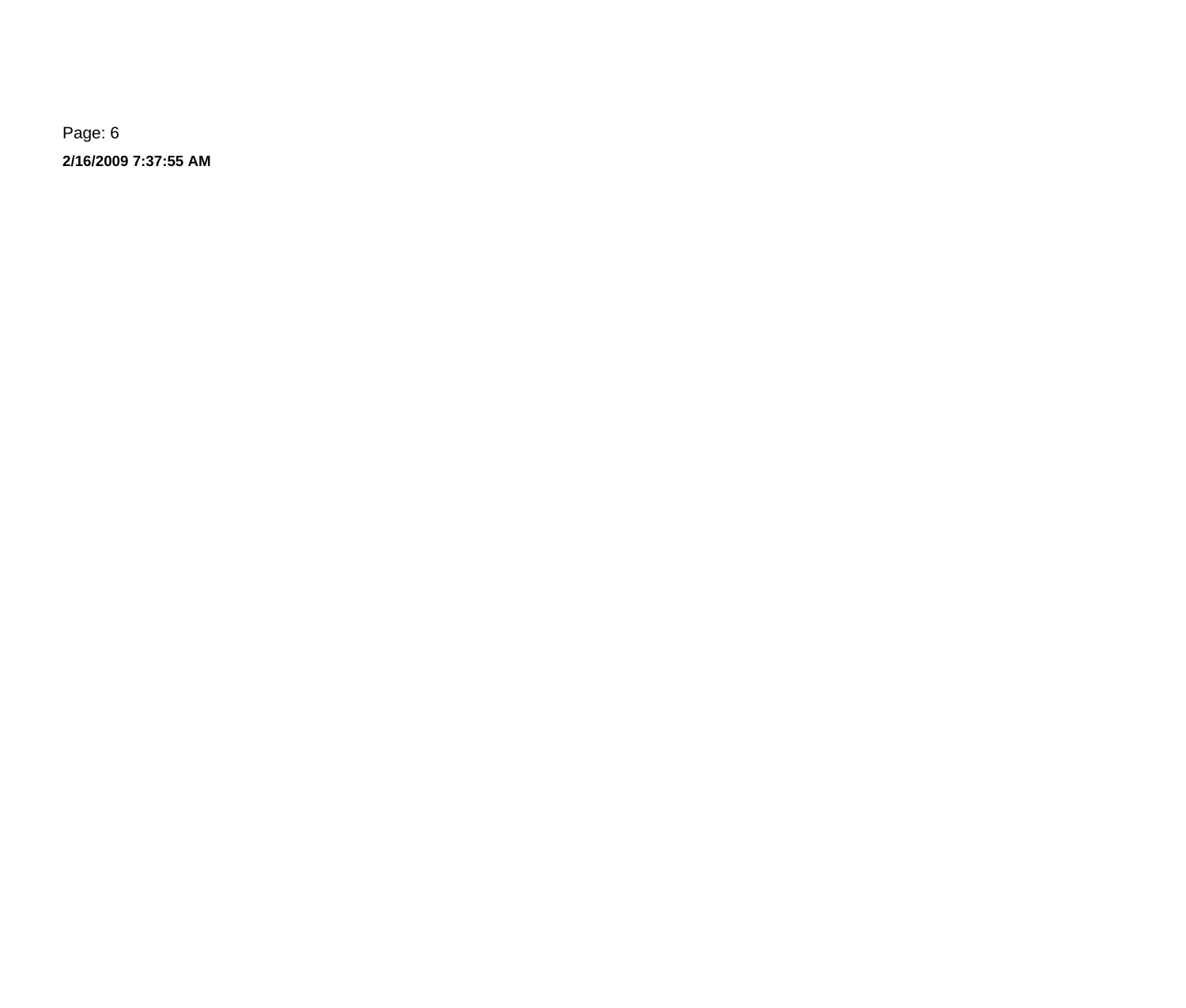#### **2/16/2009 7:37:55 AM**

Does not include double counting adjustment for internal trips

Analysis Year: 2015 Temperature (F): 50 Season: Winter

Emfac: Version : Emfac2007 V2.3 Nov 1 2006

| <b>Summary of Land Uses</b>         |              |                          |              |           |                    |                  |  |
|-------------------------------------|--------------|--------------------------|--------------|-----------|--------------------|------------------|--|
| Land Use Type                       | Acreage      | <b>Trip Rate</b>         | Unit Type    | No. Units | <b>Total Trips</b> | <b>Total VMT</b> |  |
| Industrial park                     |              | 63.11                    | acres        | 257.00    | 16,219.27          | 998,636.68       |  |
|                                     |              |                          |              |           | 16,219.27          | 998,636.68       |  |
|                                     |              | <b>Vehicle Fleet Mix</b> |              |           |                    |                  |  |
| Vehicle Type                        | Percent Type |                          | Non-Catalyst |           | Catalyst           | <b>Diesel</b>    |  |
| Light Auto                          |              | 64.0                     |              | 0.2       | 99.6               | 0.2              |  |
| Light Truck $<$ 3750 lbs            |              | 0.0                      |              | 3.7       | 90.8               | 5.5              |  |
| Light Truck 3751-5750 lbs           |              | $0.0\,$                  |              | $0.9\,$   | 98.6               | 0.5              |  |
| Med Truck 5751-8500 lbs             |              | 0.0                      |              | 1.1       | 98.9               | 0.0              |  |
| Lite-Heavy Truck 8501-10,000 lbs    |              | 0.0                      |              | 0.0       | 75.0               | 25.0             |  |
| Lite-Heavy Truck 10,001-14,000 lbs  |              | $0.0\,$                  |              | $0.0\,$   | 50.0               | 50.0             |  |
| Med-Heavy Truck 14,001-33,000 lbs   |              | 14.4                     |              | 0.0       | 23.1               | 76.9             |  |
| Heavy-Heavy Truck 33,001-60,000 lbs |              | 21.6                     |              | $0.0\,$   | 0.0                | 100.0            |  |
| Other Bus                           |              | $0.0\,$                  |              | 0.0       | 0.0                | 100.0            |  |
| Urban Bus                           |              | 0.0                      |              | 0.0       | 0.0                | 100.0            |  |
| Motorcycle                          |              | 0.0                      | 77.1         |           | 22.9               | 0.0              |  |
| School Bus                          |              | $0.0\,$                  |              | 0.0       | 0.0                | 100.0            |  |
| Motor Home                          |              | 0.0                      | 10.0         |           | 80.0               | 10.0             |  |